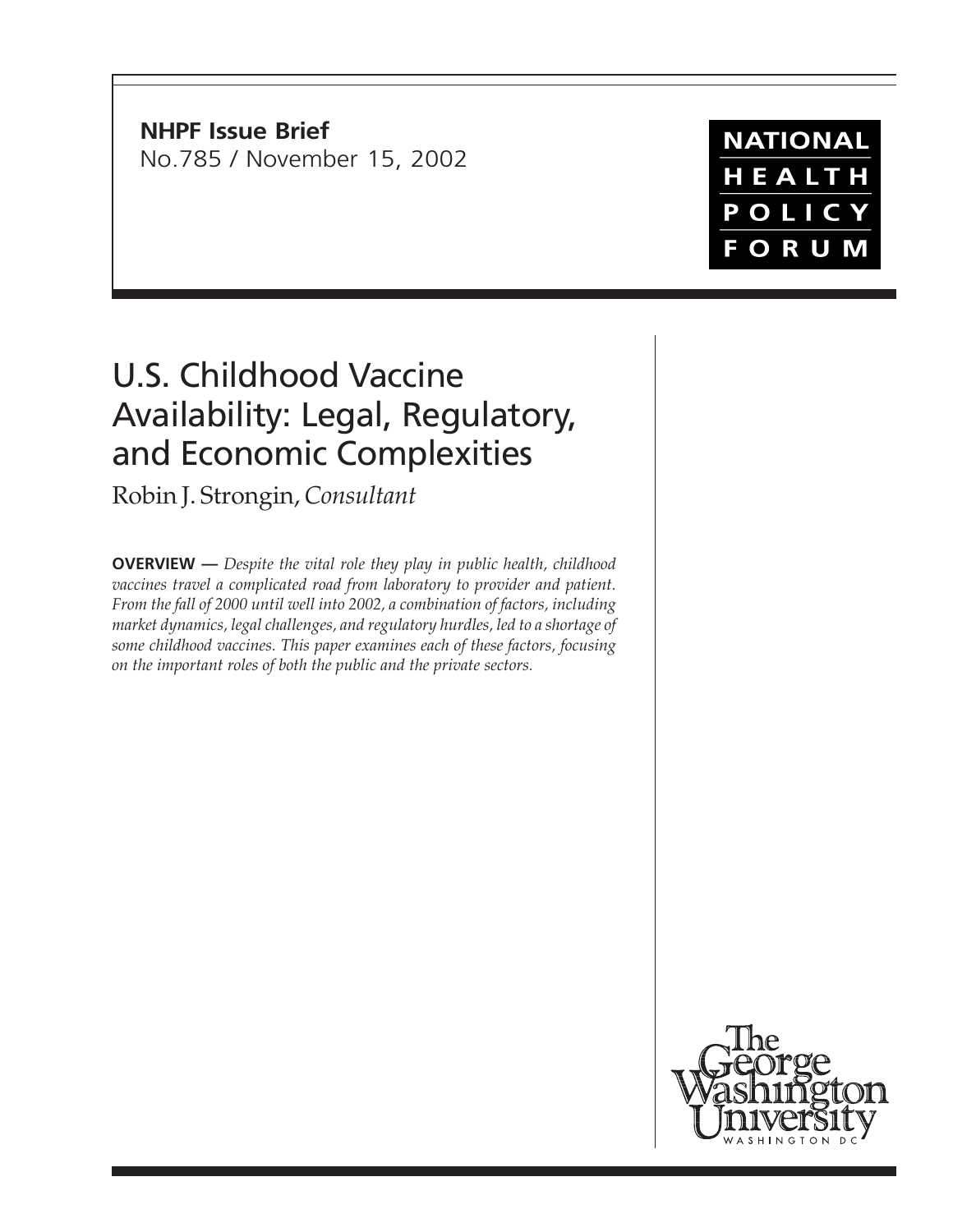## U.S. Childhood Vaccine Availability: Legal, Regulatory, and Economic Complexities

Vaccines have been heralded as one of the most cost-effective public health and biomedical success stories. Protecting against once-dreaded diseases ranging from polio to diphtheria, they are a staple of most U.S. children's routine medical care.<sup>1</sup> In the past two years, however, "unique and unprecedented" shortages of vaccines for children<sup>2</sup> have left health professionals frustrated and legislative leaders demanding explanations. And the post–September 11 environment, in which the specter of potential bioterror agents such as anthrax and smallpox looms large, has expanded concerns over the nation's vaccine infrastructure from the largely pediatric arena to the realm of homeland security.

Eleven childhood diseases are currently vaccine-preventable. As of June 2002, five vaccines that provide protection against eight of these diseases—diphtheria, tetanus, pertussis (DTaP and Td vaccine), pneumococcal infection (PCV-7 vaccine), measles, mumps, rubella (MMR vaccine), and varicella—were in short supply.<sup>3</sup> Although, with the exception of PCV-7, these vaccines are again widely available, $4$  the research obstacles, development and manufacturing complexities, regulatory and legislative challenges, and production and distribution difficulties that led to the shortages are all potential harbingers of 21st century public health and medical challenges.

With commercial pharmaceutical and biotechnology companies, health plans, and providers integral partners in vaccine policy and delivery, the private sector as well as the federal and state governments are critical to ensuring that vaccines are available and safe. The recent and ongoing efforts to meet childhood immunization goals can provide critical insights for policymakers and public health officials monitoring the dual threats of bioterrorism and naturally emerging and reemerging infectious diseases that may be prevented by vaccines.

### **PUBLIC HEALTH IMPLICATIONS AND TENSIONS**

The public health implications of childhood immunization and vaccine policy are considerable. They reach far beyond individual children and families into society as a whole and contribute to tensions between the public and the private sectors over the research, development, and manufacture of vaccines. These tensions are over and above those surrounding prescription drugs, because of the different role that vaccines play **National Health Policy Forum** 2131 K Street NW, Suite 500 Washington DC 20037

202/872-1390 202/862-9837 [fax] nhpf@gwu.edu [e-mail] www.nhpf.org [web]

**Judith Miller Jones** *Director*

**Judith D. Moore** *Co-Director*

**Michele Black** *Publications Director*

**NHPF** is a nonpartisan education and information exchange for federal health policymakers.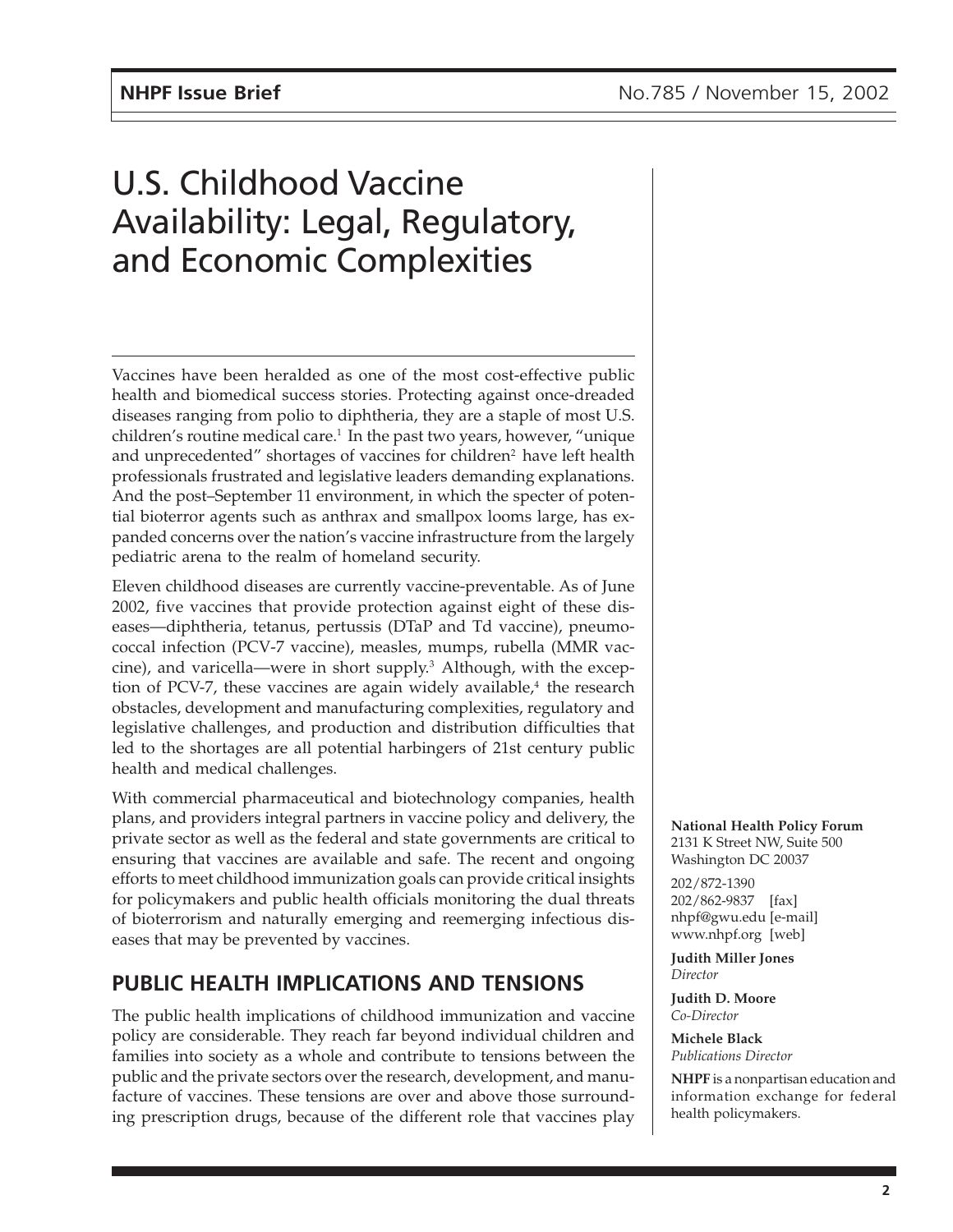in public health. For example, unlike prescription drugs, vaccines are administered to healthy people, most often infants and children. Also unlike prescription drugs, they are (with some exceptions) compulsory children cannot enter or attend school or day care in most states without documentation showing receipt of the minimum vaccine dose required by the state.

Despite vaccines' wide acceptance and use after the initial controversy that surrounded them,<sup>5</sup> over the last several years there has been evidence of a shift in public attitudes concerning their use in children. This rising concern has been fueled in part by fears about vaccine safety as well as by religious objections and resentment of government-mandated vaccine policy by "parents' rights" advocates. Nevertheless, most recognize that, as the public health community often notes, dangerous infectious diseases that are largely under control in this country are "only a plane ride away" and that, consequently, immunization is important to everyone.

Immunizing a child not only protects him or her, but also helps to protect the community at large, particularly those with chronic diseases and suppressed immune systems. Immunization can also reduce disease outbreaks. Ironically, many health officials are concerned that the very success of vaccine programs actually may contribute to their downfall. For example, most parents have never seen an active case of measles, whooping cough, polio, or lockjaw (an effect of tetanus infection). Some who do not want their own children exposed to the potential risks associated with vaccines argue that, since the majority of other children have been inoculated, chances of a disease outbreak are slim.

The dangers inherent in relying on community immunity—or "herd immunity," as it is sometimes called—are numerous. Children run the risk of contracting a communicable disease while traveling outside the country. Even if they do not leave the United States, they may be exposed to an unimmunized person carrying disease: immunization levels among U.S. residents are not 100 percent, and the United States is visited by nearly 1 million people each day whose immunization status is not checked and who may therefore carry vaccine-preventable disease. Experience has shown that, when the childhood immunization rate, or "coverage level," drops, epidemics ensue, and at that point it may be too late to protect the youngest and most vulnerable children. A recent paper put out by the PATH (Program for Appropriate Technology in Health) Children's Vaccine Program underscored this point:

Many people in North America and Europe have become complacent about vaccines, assuming that since certain diseases rarely appear, they are no longer a threat. Others fear that the vaccine itself is more dangerous than the disease. These misperceptions have caused underimmunization rates that have led to a resurgence of highly contagious diseases such as measles, diphtheria, and pertussis. A measles outbreak in the United States in 1989 led to 123 deaths—ninety percent of those who died had not been vaccinated.<sup>6</sup>

**Many health officials are concerned that the very success of vaccine programs actually may contribute to their downfall.**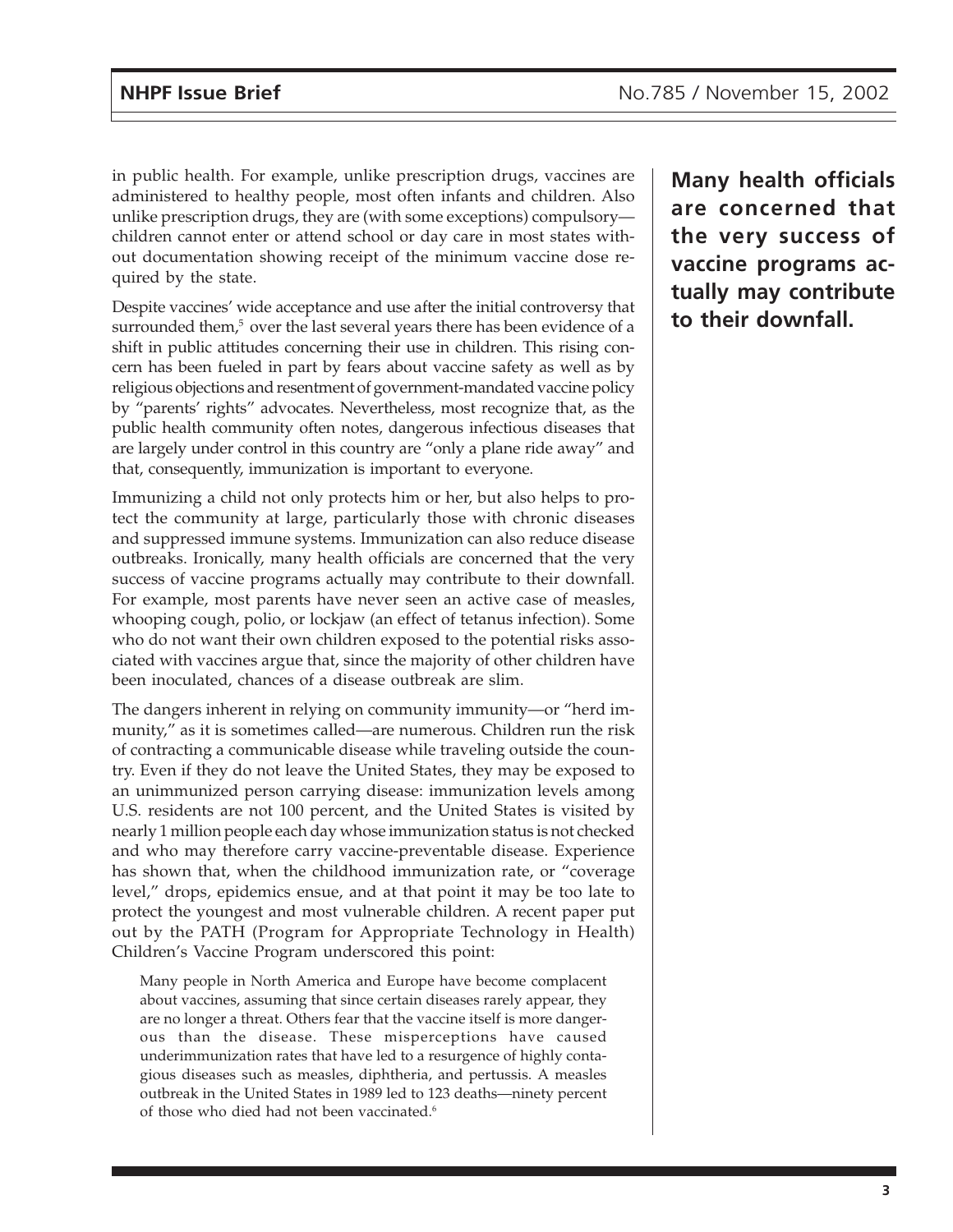In the United States, outstanding progress has been made in immunizing children by the time they are two years of age. According to Walter A. Orenstein, M.D., director of the National Immunization Program of the Centers for Disease Control and Prevention:

Coverage for most vaccines is 90 percent or higher....[E]very day in the U.S., 11,000 babies are born who must be vaccinated. To be protected against 11 vaccine-preventable diseases, they require 16-20 doses or injections by 2 years of age, a challenge for any health care delivery system. Recent small, but significant, decreases in coverage for some vaccines indicate we cannot take for granted that past successes will automatically translate into future successes.7

Recent shortages have made it particularly difficult for physicians and other health providers to keep track of who has been vaccinated and who requires follow-up. They have also placed added burdens on parents to ensure that their children are adequately immunized.

The shortages have also exacerbated the tensions that exist between the public and the private sectors over vaccines. While the government plays an early role in vaccine research, through the National Institutes of Health (NIH) and other agencies, most of the research, development, and manufacturing takes place in the private sector. On the one hand, while vaccines represent an individual medical intervention, they are also considered by most to be a social good. Therefore, it has been argued, society has an obligation to make vaccines available at the lowest possible price to ensure widespread access. But the vaccine development system is grounded principally in the private sector, which must earn a profit in order to satisfy Wall Street and shareholders. Vaccine companies share society's goals but also must balance them with the commercial viability, product liability, and market potential of the products they research, develop, and manufacture.

It is unlikely that these tensions can ever be completely resolved, but vaccine shortages undermine the nation's ability to protect the health of its citizens in the face of threats such as bioterrorism, and both the public and the private sectors have critical roles to play in ensuring that vaccines are available when needed. In an Institute of Medicine (IOM) report entitled *Setting the Course: A Strategic Vision for Immunization—Part 2,* Bernard Guyer, M.D., highlighted the connection between childhood vaccine shortages and public health in times of crisis:

The quality of the immunization system can be seen as an indicator of the strength of the public health infrastructure. If the nation cannot ensure that the 11,000 children born each day receive the routine immunizations that they need, it may not be able to adequately protect the health of all 280 million Americans in times of crisis. Although crisis can stimulate action, sustained efforts are necessary to maintain the public health infrastructure and achieve immunization goals.<sup>8</sup>

**Vaccine shortages undermine the nation's ability to protect the health of its citizens in the face of threats such as bioterrorism.**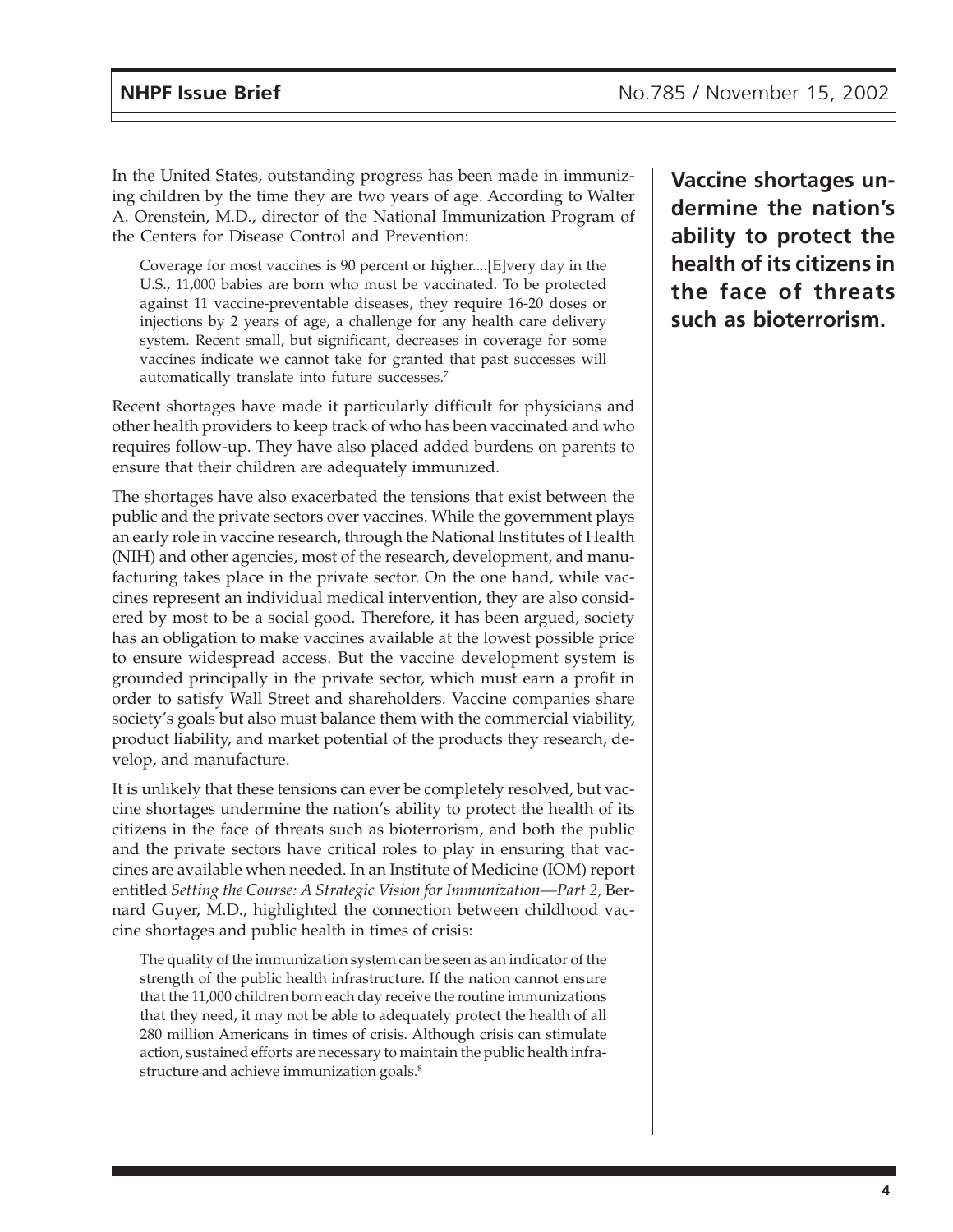#### **VACCINES: WHAT THEY ARE AND HOW THEY WORK**

The last century has witnessed the spectacular reduction of horrific diseases. Many can remember (or recall seeing pictures of) children in iron lungs, the result of succumbing to paralytic polio. With the launch of the universal Salk vaccination effort in April 1955, millions of people were spared. While, only 50 years ago, polio was the leading cause of paralysis in the world, the polio vaccine has raised the expectation that the world will soon be free from the disease.<sup>9</sup> Similarly, naturally occurring smallpox was eradicated in 1980 through global vaccination. Other success stories abound.10

Vaccines are administered via injection, oral administration, or through inhalation by aerosol and powder and can be either a "live" weakened (attenuated) or dead (inactivated) disease germ. Vaccines create immunity—protection against a disease. The primary purpose of the immune system is to identify foreign substances often referred to as antigens. In response to a vaccine, the body produces antibodies (protein molecules) or immune system cells (producing what is known as cell-mediated immunity). These responses assist with the elimination of the antigens and remain in the body, safeguarding the vaccinated person from future disease germs.

#### **GETTING SAFE VACCINES TO CHILDREN: SOME FEDERAL ROLES**

The federal government has an expansive commitment to vaccines. More than 20 different agencies have a role in vaccine research.<sup>11</sup> A number of agencies and programs within the Department of Health and Human Services (DHHS) play a role in national, state and local immunization efforts. The National Vaccine Program Office within the Office of the Assistant Secretary for Health, for example, has the responsibility to coordinate all federal, state, provider, industry, and other stakeholder efforts around vaccines. In addition to its involvement in research and coordination, the federal government plays an integral role in (*a*) licensing and regulating vaccines to ensure that they are safe and (*b*) financing and purchasing childhood vaccines. This section focuses on these last two areas of federal involvement.

#### **Regulation and Licensure of Vaccine Products**

Vaccines are biologic agents, that is, complex products derived from living sources. Unlike the structure of most drugs, which are chemically synthesized, that of biologics is not well characterized. Biologic products such as vaccines are subject to licensure (approval for marketing) under provisions of the Public Health Service Act. The Food and Drug Administration (FDA) has the responsibility to regulate vaccines in the United States.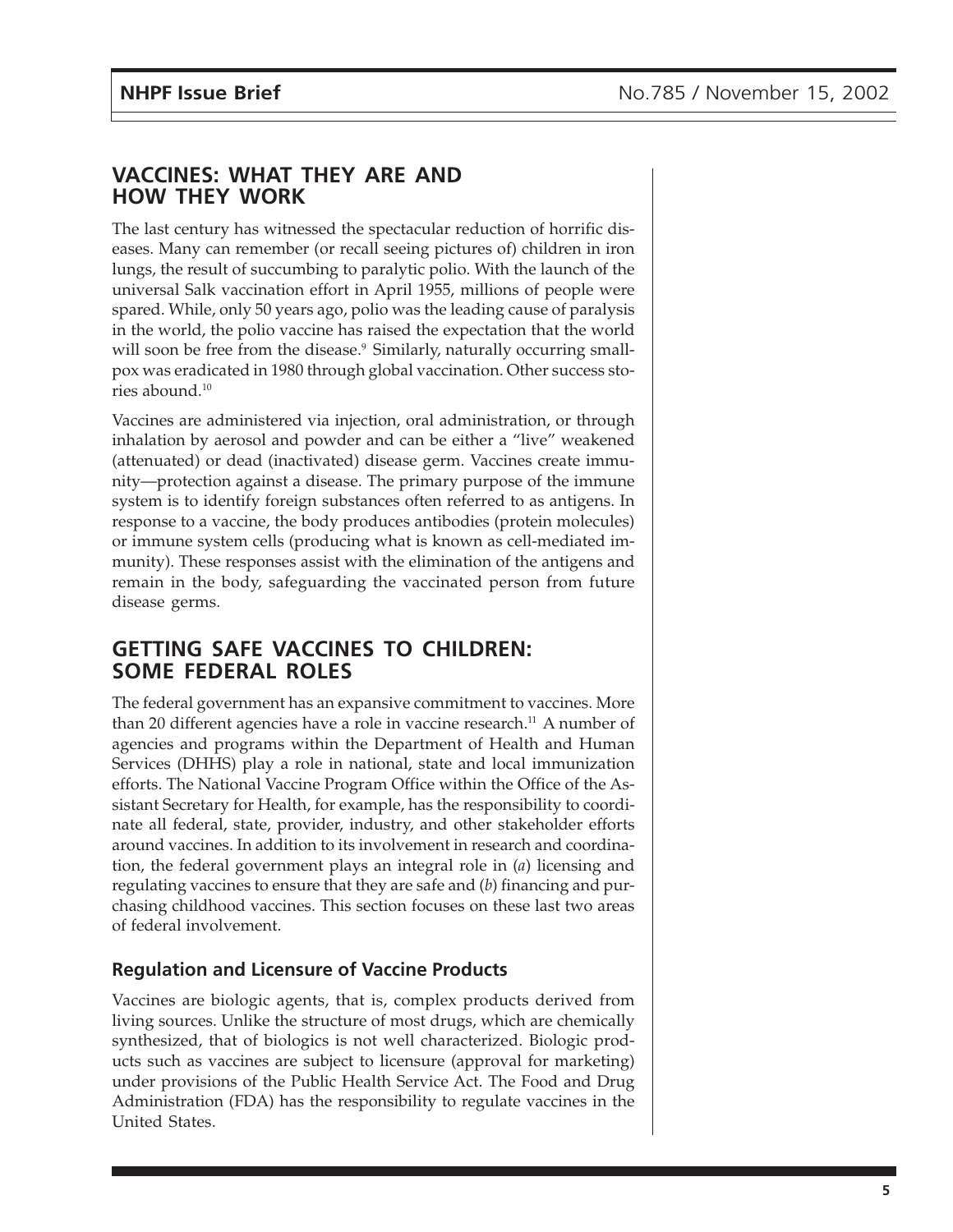Vaccine clinical development follows the same general pathway as that for drugs. Vaccine licensure is a lengthy process that may take ten years or more. Before a vaccine is licensed by the FDA, it is extensively tested in the laboratory, in animals, and in human beings to ensure its safety. Prelicensure clinical trials are done in three phases: Phase 1 (safety and immunogenicity studies), Phase 2 (dose-ranging studies), and Phase 3 (effectiveness and additional large-scale safety studies). If successful, the completion of all three phases of clinical development can be followed by the submission of a biologics license application, or BLA. During this stage the manufacturing facility undergoes a pre-approval inspection during which vaccine production is examined in detail. Vaccine licensing also requires the provision and FDA approval of adequate labeling information.

Once a vaccine is approved and licensed, the FDA continues to oversee its production to ensure continuing safety. This oversight involves periodic facility inspections. In addition, as part of the manufacturing process, both the manufacturer and the FDA are required to perform certain tests twice on each lot of the product before it is released for distribution.12

As part of the post-licensure monitoring, the federal government's passive surveillance system, VAERS (the Vaccine Adverse Event Reporting System), is designed to capture information on rare side-effects and delayed reactions that may not be evident until the vaccine is administered to millions of people.<sup>13</sup> Another post-marketing surveillance system established by the federal government is the Vaccine Safety Datalink Project (VSD), a collaborative project involving the Centers for Disease Control and Prevention (CDC) and several large managed-care organizations. A "large-linked" database, the VSD contains medical and immunization information on more than 7 million people. In addition to these systems, individual vaccine companies invest significant resources in developing their own surveillance systems. Merck, for example, has used its own funding to set up quality-control reporting systems, in addition to the government systems already in place. Other vaccine manufacturers have implemented similar programs.

**Vaccine Safety Issues and Responses —** Among the goals of the federal government in the regulation of vaccines, ensuring that they are safe is paramount. It is expected that the safety of a product administered to healthy children and adults will be continuously scrutinized and questioned. Both Congress and the FDA have responded vigorously to concerns about vaccine safety to maintain public confidence and thereby ensure the health of the public.

Although vaccines are among the safest of all medical interventions, in the mid-1980s, the number of lawsuits related to potential vaccine injuries began to rise. As litigation costs soared, prices escalated and several vaccine manufacturers halted production. The number of vaccine manufacturers plummeted and shortages occurred. Public health officials were concerned about the potential return of disease epidemics. In response

**Both Congress and the FDA have responded vigorously to concerns about vaccine safety.**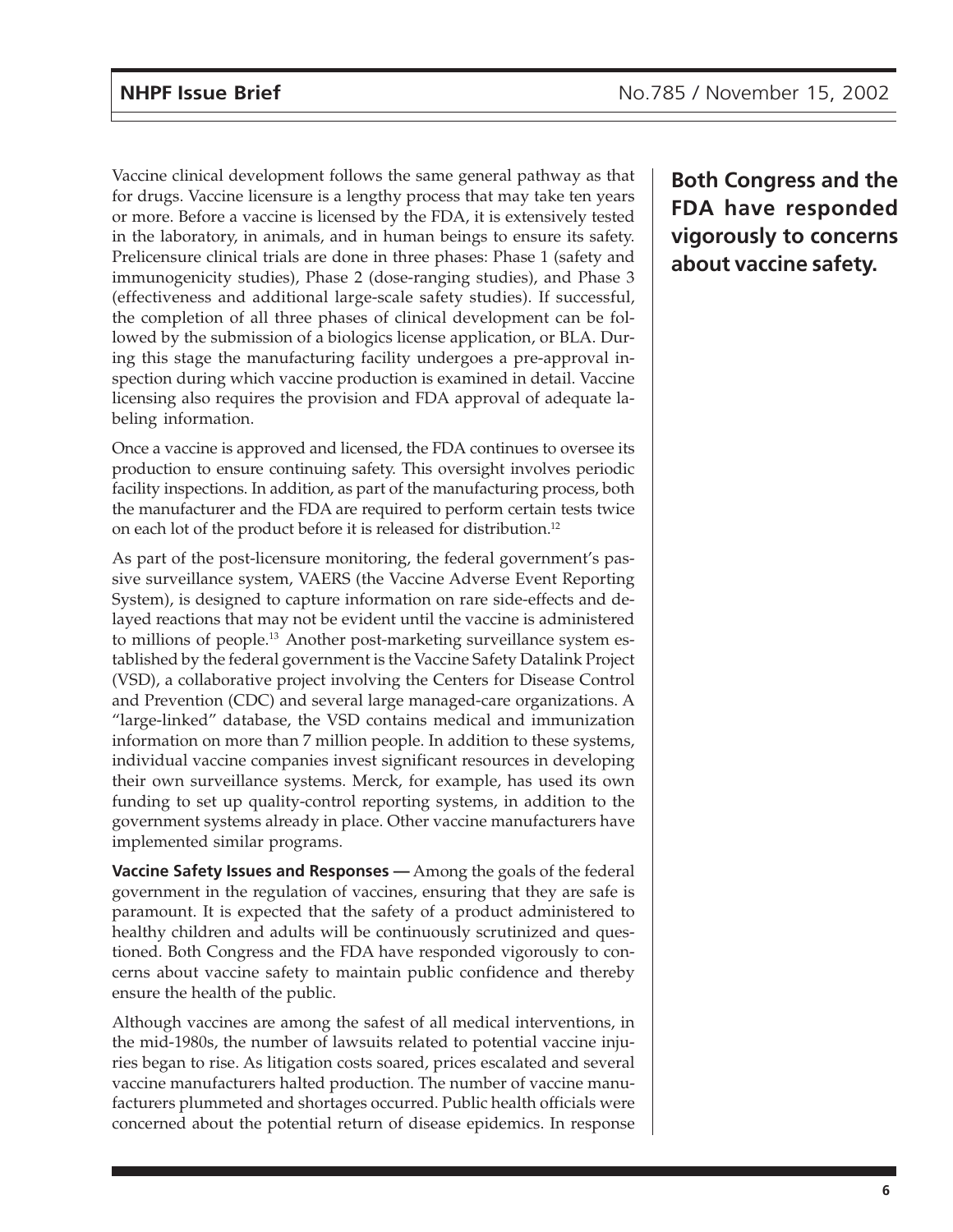to the situation, Congress passed the National Childhood Vaccine Injury Act (NCVIA) of 1986. Key among the many provisions of the NCVIA were the establishment within DHHS of the National Vaccine Program Office, the creation of the National Vaccine Injury Compensation Program within the Health Resources and Services Administration (to compensate those injured by vaccines on a "no fault" basis), and the requirement that all health care providers report certain adverse events following inoculation to the secretary of health and human services.

Since the mid-1990s, accusations about the safety of vaccines have proliferated in some circles, largely through the use of the Internet. Increased attention to vaccine safety issues, coupled with the widespread use of childhood vaccines, resulted in a request by the CDC and the NIH to have the Institute of Medicine "convene an independent committee that could provide timely and objective assistance to the Department of Health and Human Services in reviewing emerging immunization-safety hypotheses."14 The first report specifically reviewed the alleged relationship between the measles, mumps, rubella vaccine and autistic spectrum disorders (ASDs). At the end of their analyses, the IOM committee members concluded:

although…the evidence favors rejection of the causal relationship at the population level between MMR vaccine and autistic spectrum disorders, the committee nevertheless recommends that this issue receive continued attention. It does so in the recognition that its conclusion does not exclude the possibility that MMR vaccine could contribute to ASD in a small number of children, as well as the following factors: the identified limitations of the evidence, the burden of ASD, the burden of the diseases prevented by the vaccine, the immense concern of parents, and the prominence of the issue in public debate.15

Another prominent issue regarding vaccine safety in recent years has been the use of preservatives, particularly thimerosal, a mercury-containing organic compound (an organomercurial). Since the 1930s, thimerosal has been used as a preservative in many biological and drug products, including vaccines, to prevent potentially life-threatening contamination from microbes such as staphylococci. Because of the "theoretical potential for neurotoxicity of even low levels of organomercurials and because of the increased number of thimerosal containing vaccines that have been added to the infant immunization schedule,"16 concerns about its use have been brought center stage. As a result, the FDA has worked with vaccine manufacturers to reduce or eliminate thimerosal from most vaccines.<sup>17</sup>

In addition to regulating the manufacture of vaccines, the U.S. government has a strong interest in efforts being made by other governments and by vaccine companies to improve the safety of vaccine delivery systems. Among the technologies that hold the promise of increasing vaccine safety, both in developing countries and in the United States, are auto-disposable syringes and safety boxes, monodose prefilled injection devices, needle-free injections, and thermostable vaccines that **The FDA has worked with vaccine manufacturers to reduce or eliminate thimerosal from most vaccines.**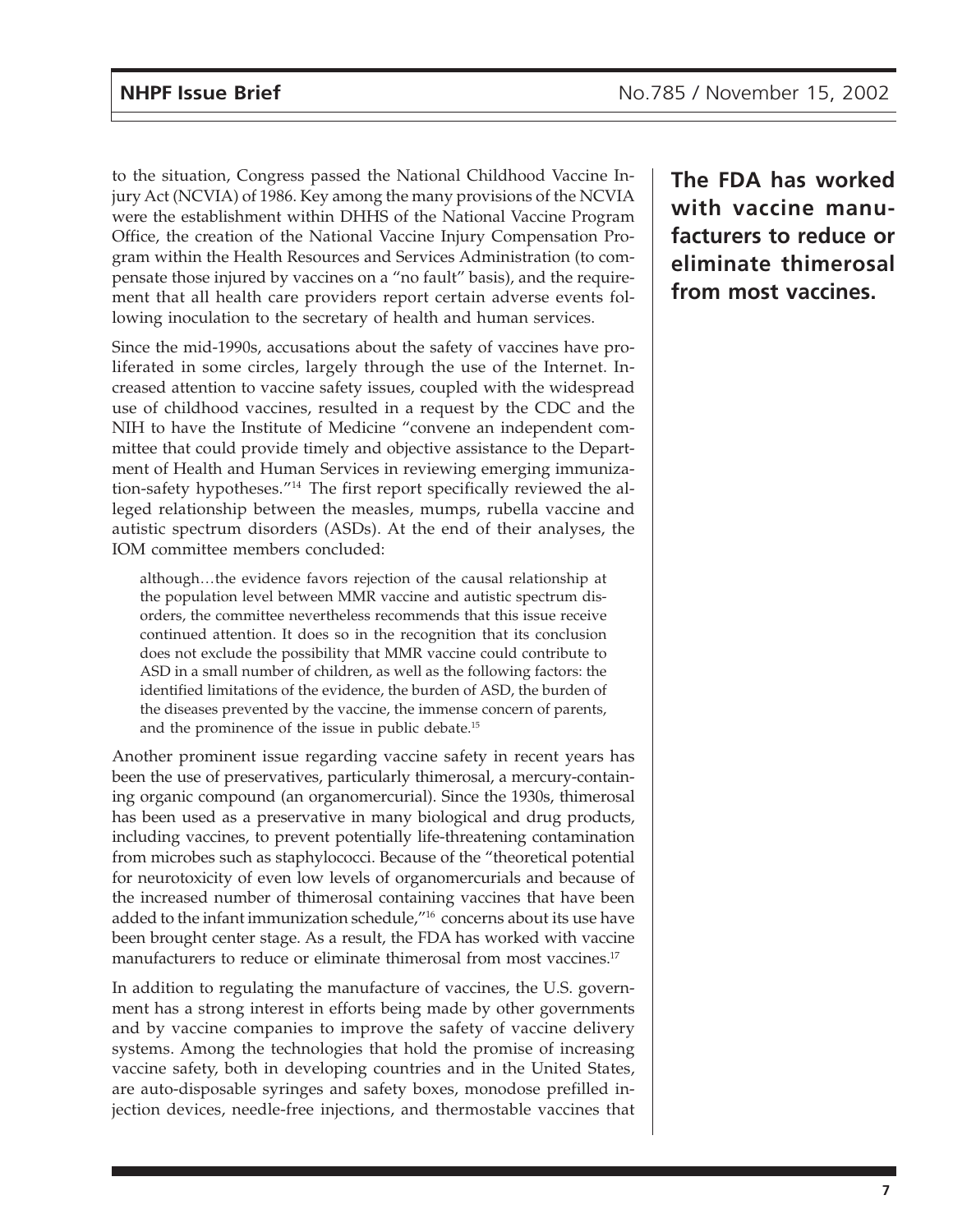eliminate the need for refrigerated equipment and its associated maintenance.18 Table 1 highlights the impact of such technology change on immunization services.

#### **The Federal Government as Purchaser: Vaccines for Children Program and Section 317 Grants**

A number of federal funding streams provide assistance to the states for vaccine purchases and immunization programs. While states use their own funds (as well as in-kind support) to varying degrees, most rely significantly on federal monies. Some states have virtually no state funds devoted to vaccine purchase and depend almost entirely on federal monies. Grants are provided to the states, primarily through the Vaccines for Children (VFC) program and Section 317 immunization categorical

| <b>TABLE 1</b>                                              |  |  |  |  |  |  |
|-------------------------------------------------------------|--|--|--|--|--|--|
| <b>Impact of Technology Change on Immunization Services</b> |  |  |  |  |  |  |

| Aspect of<br><b>Services Impacted</b>                             | Safer Multidose Vaccine<br><b>Delivery</b>                                                                                                                                     | <b>Monodose Prefilled Injection</b><br><b>Devices</b>                                                                                                                                                                                                                             | <b>Thermostable Vaccines</b><br><b>Delivered with Drugs</b>                                                                                                                                                                       |  |  |  |  |
|-------------------------------------------------------------------|--------------------------------------------------------------------------------------------------------------------------------------------------------------------------------|-----------------------------------------------------------------------------------------------------------------------------------------------------------------------------------------------------------------------------------------------------------------------------------|-----------------------------------------------------------------------------------------------------------------------------------------------------------------------------------------------------------------------------------|--|--|--|--|
| <b>Equity of Access to</b><br><b>New Vaccines</b>                 | Safe injection devices and<br>disposal technology assured<br>for mass immunization.<br>Lowest cost per delivered<br>multivalent dose of new<br>vaccine.                        | Ease of administration,<br>permitting community care<br>providers to immunize.<br>A single dose available to a<br>single child always.                                                                                                                                            | Vaccines carried to people<br>wherever they live, with no<br>refrigeration impediment.<br>Potency of vaccine assured for<br>every child, wherever he/she<br>lives.                                                                |  |  |  |  |
| <b>Safety of Vaccine</b><br>Administration                        | No reuse of syringes possible.<br>Reduced needle-stick risks.<br>Sterilization assured by<br>monitoring-or eliminated.                                                         | No reuse of injection devices<br>possible.<br>Vaccine dose integrity and<br>sterility guaranteed to the<br>point of use.<br>No possibility of manual<br>manipulation of vaccine.                                                                                                  | Elimination of needle and<br>consequent elimination of<br>needle-stick hazard.                                                                                                                                                    |  |  |  |  |
| Simplicity and<br><b>Efficiency</b> of<br><b>Vaccine Delivery</b> | Progressive elimination of<br>complex and risky sterilization<br>procedures.<br>Progressive improvement in<br>waste management systems.<br>Higher cost for improved<br>safety. | Elimination of administrative<br>vaccine wastage, resulting in<br>lower costs.<br>Reduced reliance on<br>refrigeration and ice-making<br>at the peripheral level, where<br>75% of distribution costs are<br>concentrated.<br>Less equipment maintenance.<br>Easier stock control. | Reformed health systems able<br>to integrate drugs fully with<br>vaccines.<br>Complete elimination of<br>refrigeration in the distribution<br>system, leading to reduced<br>costs and managerial burden.<br>Easier stock control. |  |  |  |  |

#### **Technology Change**

*Source: J. Lloyd,* Technologies for Vaccine Delivery in the 21st Century.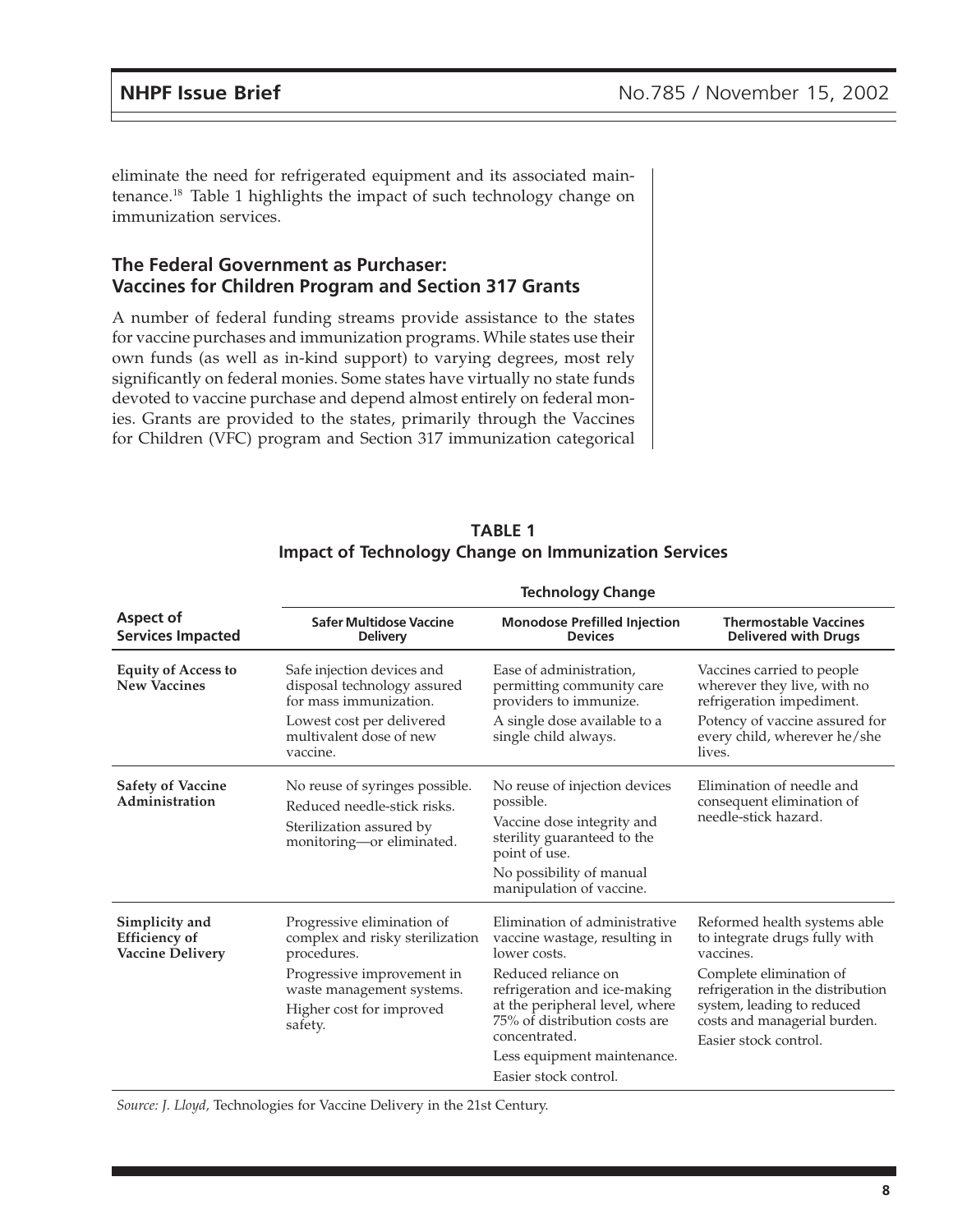grants. In its 2002 report *Calling the Shots: Immunization Finance Policies and Practices,* the IOM noted that "in FY 1999, the federal government supplied more than \$600 million in (primarily childhood) vaccines to the states through the Section 317 and [VFC] programs."19

In an effort to improve vaccine availability nationwide, Congress created the VFC program as part of the Omnibus Budget Reconciliation Act of 1993. The program, which is funded through Medicaid and administered by the CDC, provides publicly purchased vaccine, for eligible children, at no charge to public and private health care providers in all states and U.S. territories. To be eligible, children must fall into one of the following four categories: Medicaid-eligible, uninsured, Native American or Alaska Native origin, or underinsured (that is, covered by insurance that does not cover vaccines). VFC will cover the immunization in this last eligibility category only if it is received in a federally qualified heath center or in a rural health center.<sup>20</sup>

Coordinating eligibility for children in Medicaid, the State Children's Health Insurance Program (SCHIP), and the VFC program has been a thorny issue for the states. Most troublesome is the fact that children previously eligible for VFC lose their eligibility if they are enrolled in a non-Medicaid expansion SCHIP plan. In these cases, the state has to pay the cost of the vaccine for those SCHIP children who are considered by the state to be privately insured. The issue now is who pays for the vaccine. This is frustrating for these states because, instead of being purchased wholly with federal dollars, the vaccines are bought with a combination of state and federal dollars. In addition to the associated administrative headaches, the vaccines purchased under this arrangement are more expensive because states do not typically purchase vaccines at the discounted federal price.

Section 317 of the Public Health Service Act provides for grants administered by the CDC and awarded annually based on proposals submitted by states and territories. These grants not only are used to purchase vaccines but also can be used to support immunization infrastructure improvements in such areas as outreach, data collection, and surveillance of coverage levels and vaccine safety, as well as professional education. While these grant monies increased significantly during the mid-1990s—rising from a total of \$37 million awarded for 1990 to \$261 million for 1995—by 1999, the grants had declined to \$111 million.<sup>21</sup> Since then, however, the funding has increased substantially. "Overall, state and local governments are expected to receive \$427 million in 2002 Section 317 funding, an increase of 57 percent over levels received in 2000." (See table on Section 317 support for state and local immunization, provided by Federal Funds Information for States, appended to this document.) 22

Further complicating state childhood vaccine fiscal matters is the fact that the appropriations cycles of many states are out of sync with the Section 317 funding cycle. They can also be out of sync with recommendations of

**Coordinating eligibility for children in Medicaid, SCHIP, and the VFC program has been a thorny issue for the states.**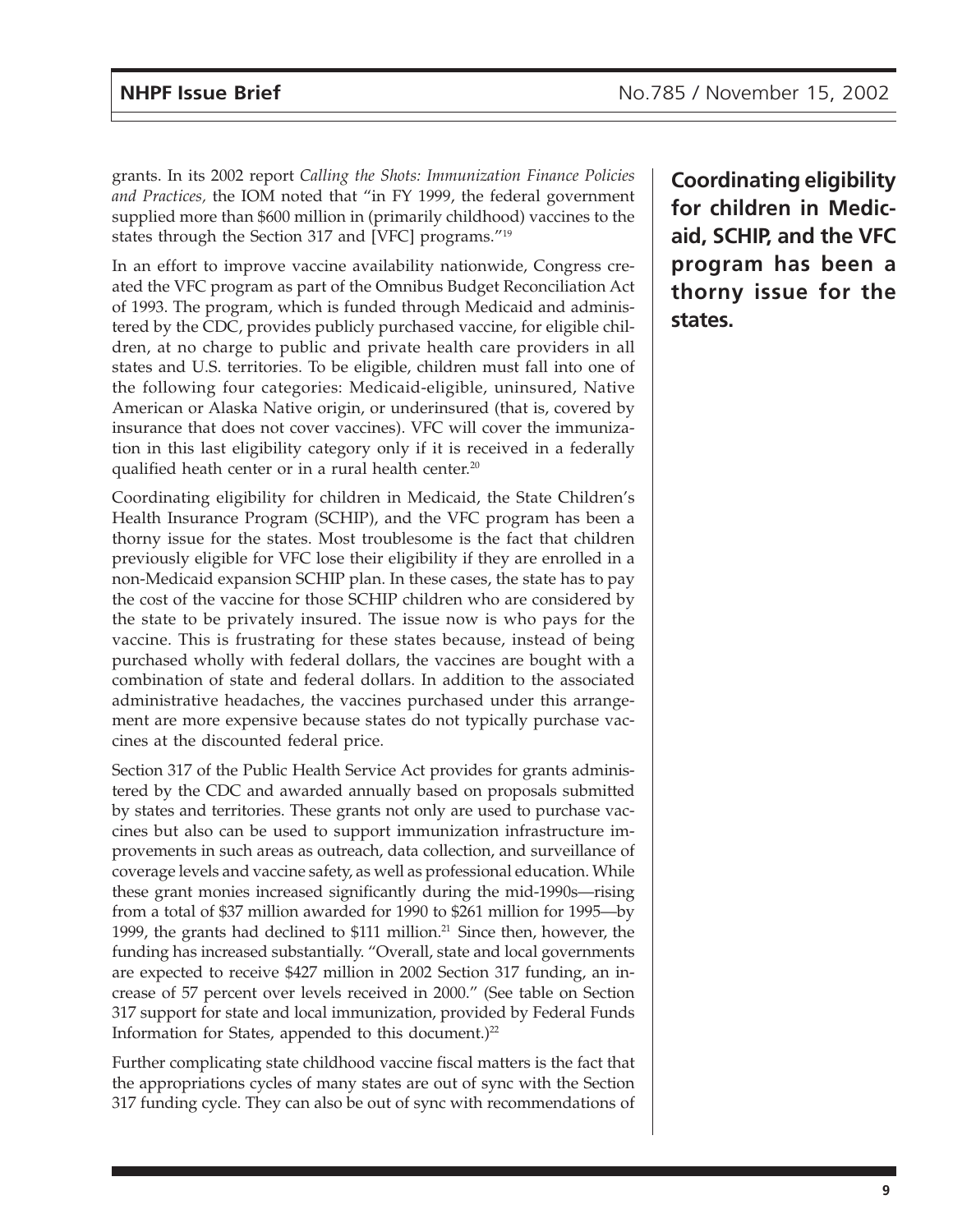the CDC Advisory Committee on Immunization Practices. The result is that states are vulnerable to unforeseen costs, such as those arising from changes in childhood vaccine schedules or the introduction of new vaccines. For example, even though states can use Section 317 funding for new as well as existing vaccines, when Prevnar, an important new pneumococcal conjugate vaccine was introduced, many states choosing to offer the vaccine were faced with a budgetary short-fall.

#### **PUBLIC- AND PRIVATE-SECTOR COOPERATION: PROVIDERS, REGISTRIES, AND EDUCATION**

Providers in both the public and private sectors are the key to a successful vaccine program. Until recently, immunization providers in the United States had not been well defined. A February 2002 article published in the *American Journal of Public Health* attempted to provide such a characterization, specifically seeking answers to the following questions: How many practices and clinics provide vaccinations to children? How many children are served in the public and the private sectors? What is the overall capacity of the system to deliver vaccinations to the birth cohort? How evenly is this capacity distributed? Relying upon 1997 data from the National Immunization Survey<sup>23</sup> and the VFC programs, the researchers concluded that "U.S. childhood vaccination provider capacity is adequate. Efforts to raise coverage rates should focus on increasing preventive care use among children, improving the vaccination performance of providers, and ensuring continuity of care."24

Traditionally, individual health care providers have been required to report vaccine-related adverse events as well as disease outbreaks. Some argue, however, that there is room for improvement and are calling for greater private-sector assistance in monitoring patterns of vaccine coverage and disease outbreaks within a community. Bruce Gellin, M.D., executive director of the National Network for Immunization Information, for example, has underscored the need for systematic tracking of vaccine delivery. "There is a practical issue here. If the vaccine is not available when you need it, someone needs to keep track and reschedule doctor visits. The confusion and chaos is substantial."25

Increasingly, states are relying upon registries to keep track of immunizations—identifying areas of need and monitoring adverse effects.<sup>26</sup> For a registry to be successful, however, it must have the support of parents and the providers administering the vaccines. These systems must be compatible with the operations of the private physician office and have the backing of health professionals. Similarly, health officials stress that parents need to recognize the value of having access to immunization registries and have confidence that their child's privacy will be protected.

Aware of the difficulties in reaching all children, some officials are calling for the creation of a national educational campaign, designed to explain the merits of childhood vaccine policy. Such a campaign, they stress, will **Increasingly, states are relying upon registries to keep track of immunizations.**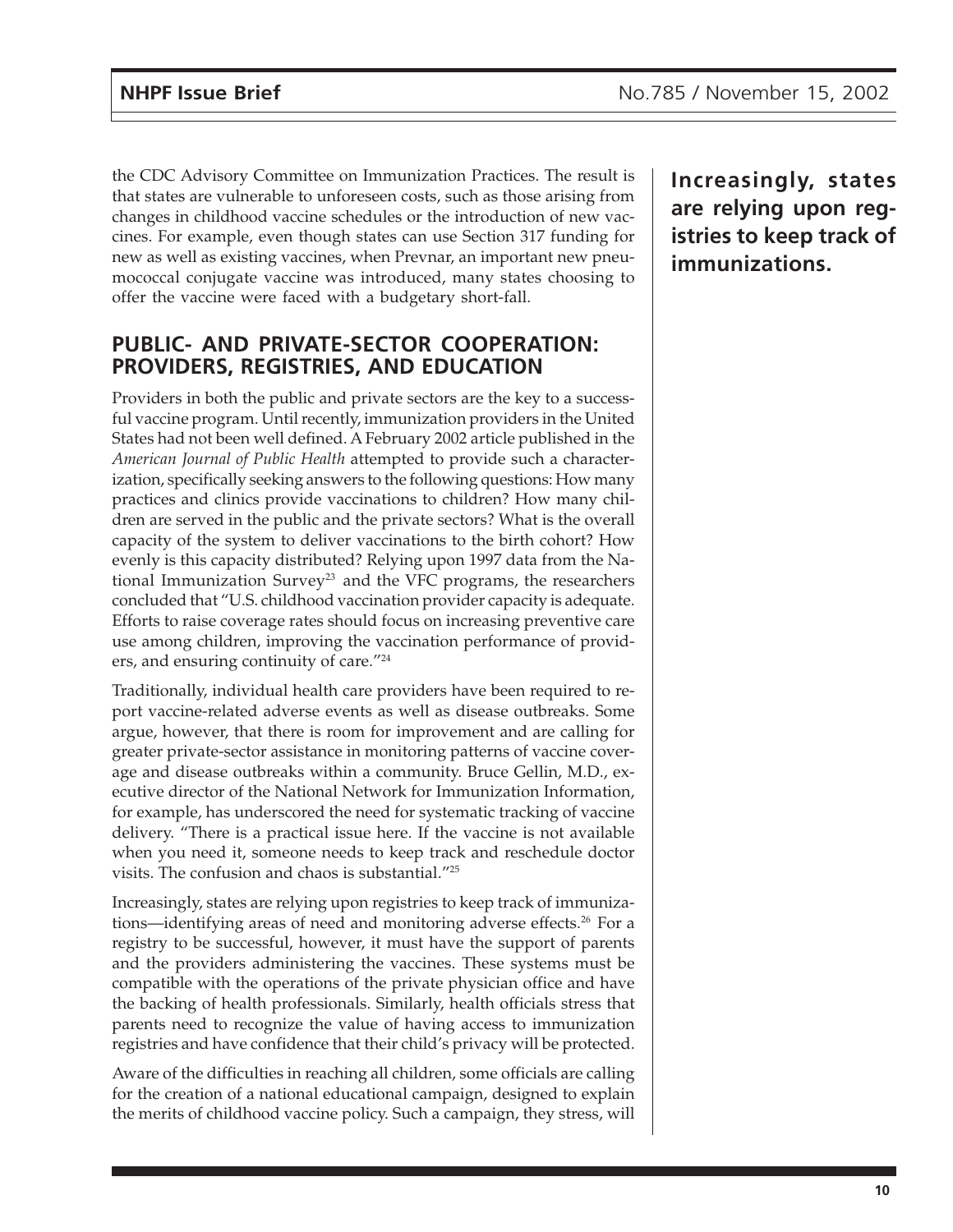need to address the broad constellation of concerns raised by parents and others. The direct support and involvement of the private sector are critical to its success.

Highlighting the success of one state's efforts to improve immunization rates, via registries and education campaigns, the National Conference of State Legislature's Kristine Goodwin gave the following example:

In Utah, which has one of the highest birth rates in the nation and a history of ranking at the bottom of states in immunization levels, officials have had impressive success in boosting vaccination rates, doubling the percentage of immunized two-year olds, from 37 percent in 1991 to 82 percent in 1999. Linda Abel, immunization program manager in the Department of Health, said the state turned a corner in 1994, when First Lady Jacalyn Leavitt championed an aggressive "Immunize by Two: It's Up To You" campaign. Since then, she said, there's been a "consistent message" and tenacity and coordination on the part of public- and private-sector partners, including the state's largest HMO, the Utah PTA and corporations like McDonald's, Wal-Mart and Krogers. Accomplishments include: a statewide registry, a media promotion, a home visiting program and a high profile "Care-A-Van" that brings the campaign to local stores and schools. While the van dispenses vaccines, Abel said its more important contribution is "getting the message out" about the value of immunizations.<sup>27</sup>

#### **VACCINE MANUFACTURER CONCERNS AND CHALLENGES**

Beginning in the 1980s, with the rise in childhood vaccine safety lawsuits, a number of companies dropped out of the vaccine market. The passage of the NCVIA and the no-fault compensation it provided under the National Vaccine Injury Compensation Program created what many believed was a win-win situation for patients and companies, although parents and providers remain concerned about the cumbersome process and low payouts. Recently, a proliferation of class-action suits, the great majority of which are related to thimerosal, has companies concerned.

#### **Manufacturing and Production**

As noted earlier, companies producing biologic agents such as vaccines face significant manufacturing and production challenges.28 Because vaccines require the use of biologic organisms, each vaccine is unique in terms of its manufacturing. In addition, production time is long, and purity and potency tests are strict.

Commenting in a March 4, 2002, *American Medical News* cover story on vaccine shortages, Wayne Pisano, an executive vice president at Aventis Pasteur explained:

It takes Aventis Pasteur between 27 and 32 weeks to produce a purified bulk lot of Td [tetanus and diphtheria] vaccine. Production is followed

**Beginning in the 1980s, a number of companies dropped out of the vaccine market.**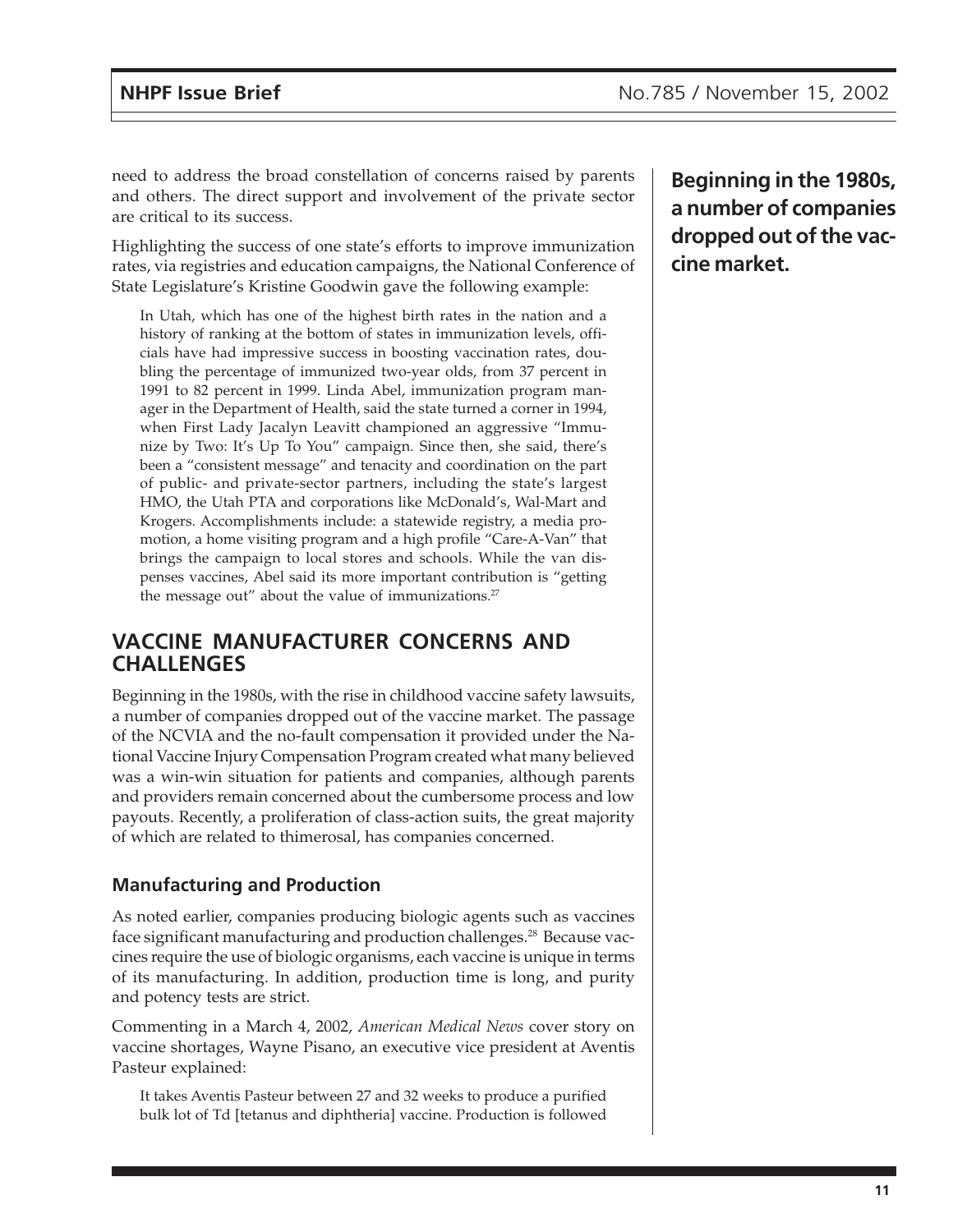by eight to ten weeks of testing and four to six weeks of packaging and final approvals. All in all, it takes about 11 months to produce a lot of Td vaccine.<sup>29</sup>

Pisano went on to explain that additional manufacturing challenges have involved the voluntary removal of the preservative thimerosal from all childhood vaccines in order to address concerns that thimerosal potentially posed health risks, since such concerns could lead to a decline in the number of children being vaccinated. Aventis accomplished this by repackaging its diphtheria, tetanus, and acellular pertussis (DtaP) from multidose to single-dose vials to avoid the risk of contamination. This process necessitated additional licensing work with the FDA. According to Pisano, "the net effect is that we invested approximately two years' development effort to replace an existing product." Other experts note that the time spent creating thimerosal-free vaccines (for existing products) had a direct impact on supply. That is, creating single-dose vials decreased the yield of vaccine produced and thus contributed to the vaccine shortage.

Other production difficulties exist and, given the extremely limited number of vaccine manufacturers, even planned renovations to manufacturing plants can disrupt supply. When Merck & Co., Inc., the nation's only MMR and chickenpox vaccine manufacturer experienced production delays from a shutdown of its operations twice in two months, there was no other company to step in and fill the gap.

Many of these circumstances have led manufacturers to withdraw from the vaccine market, increasing the levels of shortages. Recent vaccine shortages began in November 2000 when supplies of the Td booster declined. Then, in January 2001, Wyeth Pharmaceuticals, after 50 years of producing tetanus and diphtheria vaccines, announced plans to halt production. That left only two companies, Aventis Pasteur and Glaxo SmithKline for DtaP production and Aventis as the sole manufacturer of the Td booster. Today, only four manufacturers produce vaccine for the nation's children.

In addition to the manufacturing and production challenges, companies have expressed frustration in trying to pin down demand, which often exceeds their projections. To some extent, it is a very expensive guessing game—the price of which is measured not only in cost but also in vaccine availability.

#### **CHILDHOOD VACCINE SHORTAGES: PROPOSED SOLUTIONS AND POLICY CHANGES**

In the short term, recent vaccine shortages have caused the federal government temporarily to scale back recommendations regarding the timing of immunizations and to advise directing the available supply of vaccines to those children at higher risk of contracting vaccine-preventable diseases. They have also led many states to suspend some immunization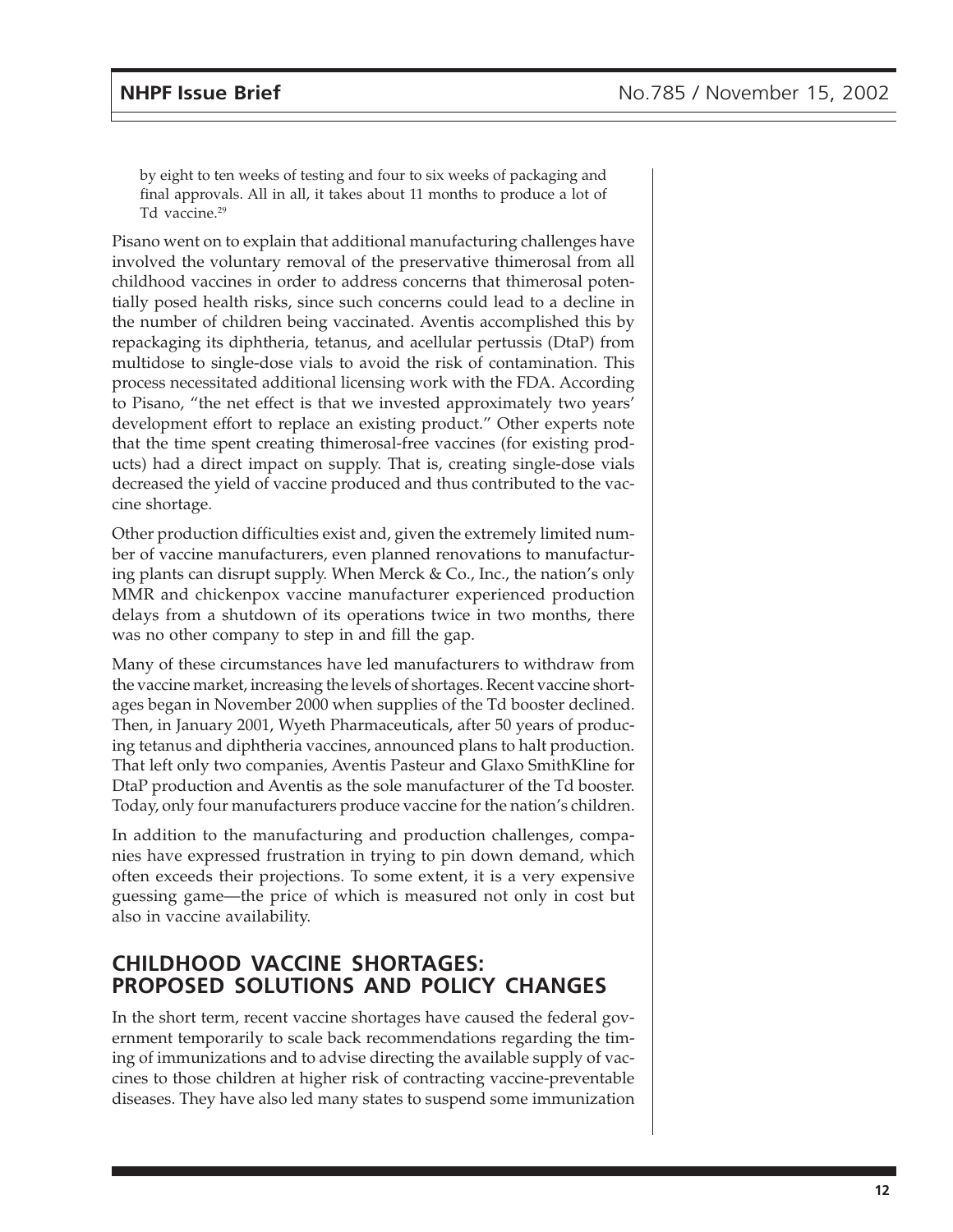requirements related to day care and school attendance and ration the amount of vaccines distributed to providers.<sup>30</sup>

For the long term, a number of possible solutions have been suggested as health officials, manufacturers, and the government have sought to resolve the complex issues that have contributed to the shortages and to prevent their recurrence. Experts readily acknowledge that these solutions have implications for the country's emergency preparedness capabilities.

In addition to their day-to-day vaccine-related responsibilities, several federal committees and agencies function to address vaccine shortages, as summarized in Table 2.

| <b>TABLE 2</b>                                             |
|------------------------------------------------------------|
| <b>Federal Agency and Committee Functions</b>              |
| <b>Related to Averting or Mitigating Vaccine Shortages</b> |

| <b>Agency/Committee</b>                                          | <b>Function</b>                                                                                                                                                                                                                                                     |  |  |  |
|------------------------------------------------------------------|---------------------------------------------------------------------------------------------------------------------------------------------------------------------------------------------------------------------------------------------------------------------|--|--|--|
| Advisory Committee on<br><b>Immunization Practices</b><br>(ACIP) | Evaluate and recommend changes in the immunization<br>schedule to accommodate reduced supplies.                                                                                                                                                                     |  |  |  |
| <b>Centers for Disease</b><br>Control and Prevention<br>(CDC)    | Monitor production, monitor inventories of state<br>immunization programs, manage distribution of public<br>supplies, administer stockpiles, track back orders, and<br>work with ACIP to modify immunization schedules in<br>order to respond to vaccine shortages. |  |  |  |
| Food and Drug<br>Administration<br>(FDA)                         | Accelerate review of revisions to existing licenses and<br>vaccine lots submitted for release. Work with<br>manufacturers to correct violations of good<br>manufacturing practices that could disrupt production.                                                   |  |  |  |
| National Vaccine<br>Program Office<br>(NVPO)                     | Facilitate development of contingency plans, identify<br>the reasons for shortages and options to address them,<br>and identify strategies to prevent future shortages.                                                                                             |  |  |  |
| National Vaccine<br><b>Advisory Committee</b><br>(NVAC)          | Study and make recommendations to the DHHS<br>assistant secretary for health on ways to achieve an<br>adequate supply of safe and effective vaccines.                                                                                                               |  |  |  |

*Source: U.S. General Acounting Office,* Childhood Vaccines: Ensuring an Adequate Supply Poses Continuing Challenges *(GAO-02-987), September 2002.*

A number of steps have been taken in an effort to understand better the dynamics of childhood vaccine availability and to prevent future shortages. Most recently, Congress requested that the General Accounting Office (GAO) study the matter. The report, *Childhood Vaccines: Ensuring an Adequate Supply Poses Continuing Challenges*, released in September 2002, made several recommendations to the DHHS secretary to help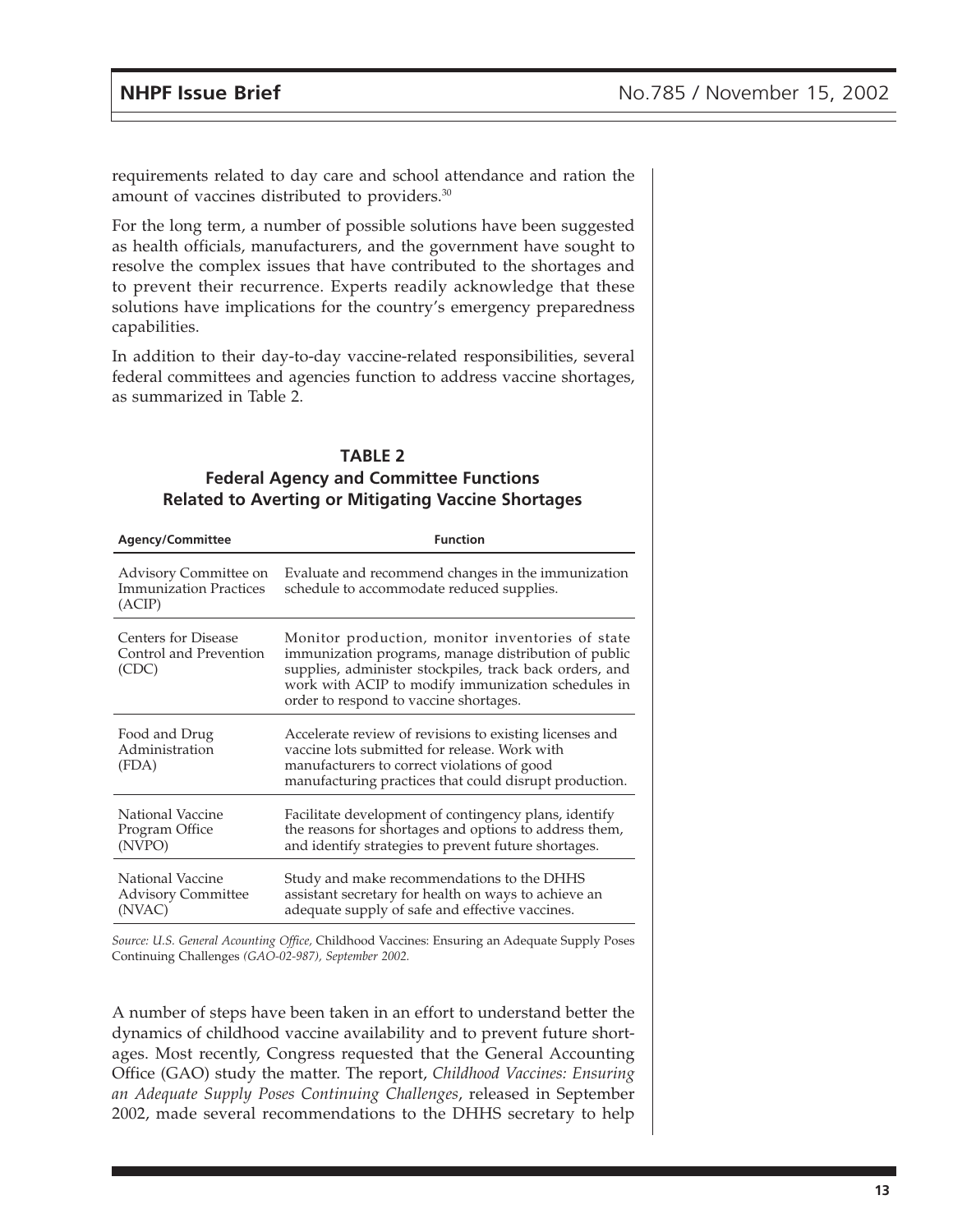promote the availability of vaccine products. These included "adding vaccines to the types of products that can be considered under FDA's authority to expedite the approval of products in development trials and directing CDC to address several operational and strategic issues in expanding childhood vaccine stockpiles."31

In February 2002, the DHHS National Vaccine Advisory Committee convened a group consisting of vaccine companies, physicians, insurers, and federal agency personnel to articulate the problems and develop solutions. Among the group's recommendations were the following:

■ Stabilize the supply by creating additional stockpiles of vaccines that could be used during shortages.

- Increase liability protection for manufacturers and physicians.
- Streamline the regulatory process.
- Require manufacturers to provide adequate notice before they voluntarily stop production.

■ Create a national education outreach and advertising campaign on the importance and real value of vaccines.

Sen. Bill Frist (R-Tenn.), along with cosponsors Sens. Kay Bailey Hutchison (R-Tex.), Jim Bunning (R-Ky.), Zell Miller (D-Ga.), Jim Jeffords (I-Vt.) and Gordon Smith (R-Ore.) have introduced legislation, S. 2053, the "Improved Vaccine Affordability and Availability Act," which would require the federal government to establish and maintain a six-month stockpile of prioritized (childhood and adult) vaccines. In addition, the legislation would expand the funding available for state and local efforts to raise immunization rates among adults and children who are underserved or at a high risk for vaccine-preventable diseases. Lastly, the bill would "restore balance" to the National Vaccine Injury Compensation Program.32 Other provisions of the bill would ensure that claimants, including third parties, file timely claims through the vaccine injury compensation process before suing in court and ensure predictability for manufacturers by clarifying that ingredients in the FDA-approved vaccine may not be considered to be adulterants or contaminants in that vaccine.

In addition to the recommended solutions listed above, other experts have suggested providing additional market incentives, including tax incentives for manufacturers. Pediatricians are calling for increased reimbursement, urging the Centers for Medicare and Medicaid Services to recognize the physician work associated with administering vaccines. "It would be unreasonable to expect that pediatricians can afford to continue to administer vaccines if the costs to the practice are more than the reimbursement."33 Increasing FDA funding in the area of vaccine testing research has also been suggested as a necessary step toward strengthening childhood vaccine supplies.

Others, including the Institute of Medicine, have called for a National Vaccine Authority to carry out a number of functions, such as defining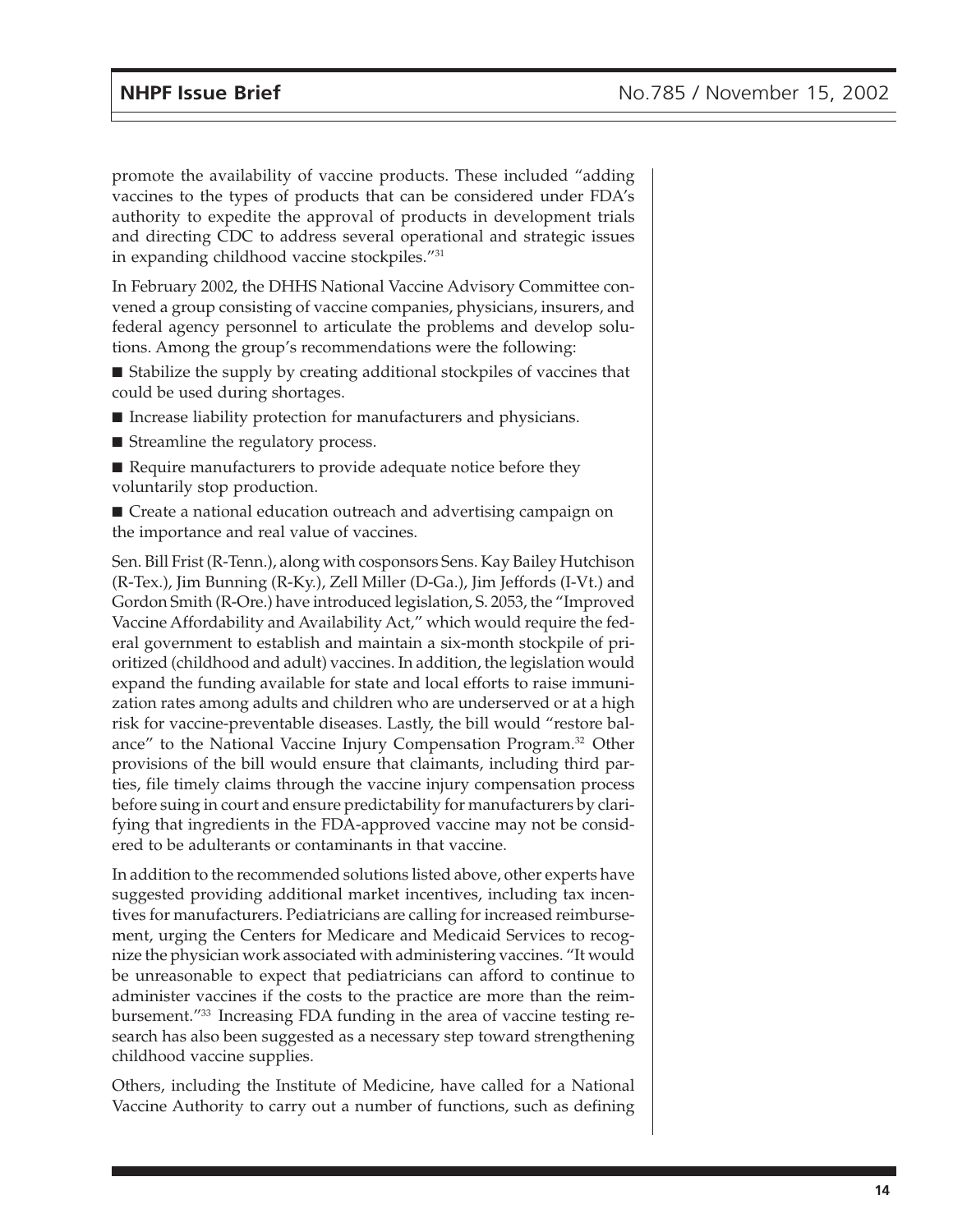the need and assessing the market for vaccines, helping establish and oversee a government-owned factory, spurring private vaccine development by guaranteeing prices for immunizations, financing vaccine research, and assisting companies in the production of pilot vaccine lots. There appears to be little agreement at this point, however, that a new federal entity is the answer. Critics of this approach point out, for example, that any government-owned or operated vaccine facility would experience the same good manufacturing practice challenges and liability challenges that private companies face.

Despite some differences of opinion over some of the recommendations, there is overwhelming agreement that forging stronger public-private partnerships is critical. It is generally recognized and acknowledged that the challenges are too broad for either the private or the public sector to tackle alone. The costs and risks associated with vaccine research, development, and manufacturing are, according to most experts, too high for the private sector to shoulder alone. Similarly, most agree that the patchwork system of federal and state vaccine programs creates confusion and obfuscates the roles and responsibilities of all parties.

The unpredictability of demand and the fluctuations in federal financing urgently point to the need for what the IOM's *Calling the Shots* referred to as a "national strategic vision," one that calls for a strengthening of the federal and state immunization partnership. The IOM identified six fundamental roles for such a system: "to assure the purchase of vaccines, to assure service delivery, to prevent and control infectious disease, to monitor and survey levels of immunization coverage and vaccine safety concern, especially within high-risk settings, to sustain and improve vaccine coverage rates for child and adult populations, and to use primary care and public health resources efficiently in achieving national immunization goals."

According to the IOM and other experts, long-term vaccine supply and safety issues can be resolved only by a robust public-private partnership and an enhanced public health infrastructure. Ultimately, the answer to the question of what the government's role in ensuring an adequate childhood vaccine supply should be must be answered in a way that addresses both today's shortages and tomorrow's as-yet-unknown shortages and risks.

#### **ENDNOTES**

1. The focus of this paper is on childhood immunizations. While many of the issues raised in the context of childhood vaccines have relevance to adult vaccines, there are significant differences and are beyond the scope of this issue brief.

2. Walter A. Orenstein, "Protecting our Kids: What Is Causing the Current Shortage in Childhood Vaccines?" testimony before the Committee on Governmental Affairs, U.S. Senate, Washington, D.C., June 12, 2002; accessed October 16, 2002, at http://www.cdc.gov/ nip/news/testimonies/vac-shortages-walt-6-12-2002.htm.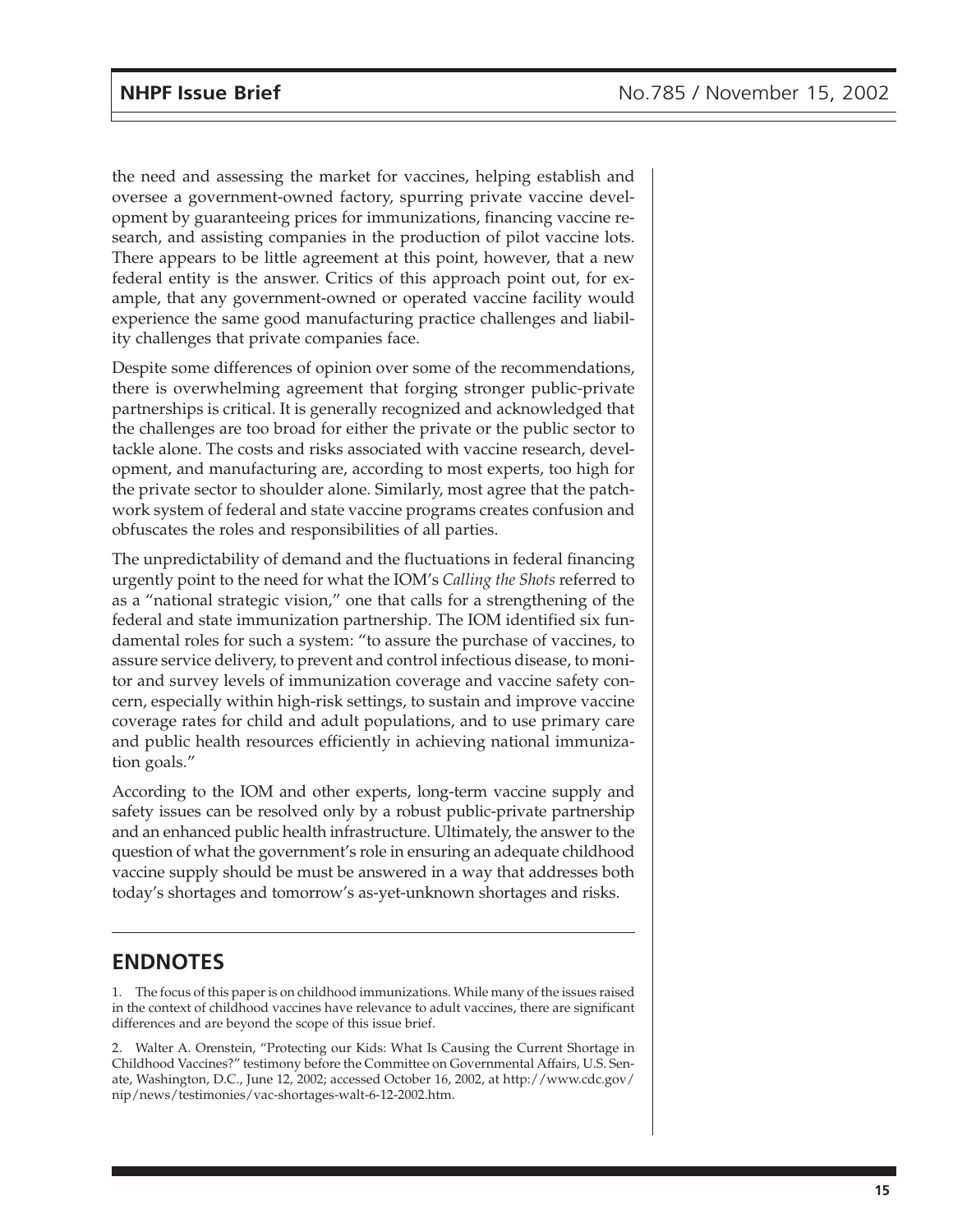3. Orenstein, "Protecting."

4. National Immunization Program, "Current Vaccine Shortages," updated November 8, 2002, Centers for Disease Control and Prevention; accessed November 18, 2002, at http:// www.cdc.gov/nip/news/shortages/#Which.

5. Right from the start, Edward Jenner, who in 1796 developed the smallpox vaccine, faced opposition. Safety, efficacy, availability and willingness of people to be immunized have been issues in the past, just as they continue to be debated today.

6. Mark Kane and Heidi Lasher, "The Case for Childhood Immunization," Occasional Paper #5, Children's Vaccine Program at PATH, March 2002, 7; available November 4, 2002, at http://www.childrensvaccine.org/files/CVP\_Occ\_Paper5.pdf.

7. Walter A. Orenstein, "Responding to the Challenges of the 21st Century: CDC's National Immunization Program," testimony before the Committee on Health, Education, Labor and Pensions, U.S. Senate, November 27, 2001; available November 4, 2002, at http:/ /www.hhs.gov/asl/testify/t011127.html.

8. Bernard Guyer, *Setting the Course: A Strategic Vision for Immunization, Part 2, Summary of the Austin Workshop* (Washington, D.C.: National Academies Press, 2002), 38; available October 24, 2002, at http://books.nap.edu/books/0309085179/html/index.html.

9. Kane and Lasher, "Case for Childhood Immunization," 3.

10. While the majority of children in the United States have been inoculated, this is not the case world-wide. Global vaccination policy is not addressed in this paper.

11. Anthony S. Fauci, National Institute of Allergy and Infectious Diseases, National Institutes of Health, "Responding to the Challenges of the 21st Century: NIH's Role in Vaccine Research and Development," testimony before the Committee on Health, Education, Labor and Pensions, U.S. Senate, November 29, 2001; available November 4, 2002, at http:// www.niaid.nih.gov/director/congress/2001/112901.htm.

12. There is a test at the "bulk" stage and then there is another test at the "filled vial" stage.

13. VAERS is a passive system in that parents and providers can initiate reports on possible adverse events.

14. Immunization Safety Review Committee, "Immunization Safety Review: Measles, Mumps, Rubella Vaccine and Autism," foreword, Institute of Medicine, Washington D.C., 2001, ix; available November 4, 2002, at http://www.iom.edu/iom/iomhome.nsf/WFiles/ ISR-MMR-4Pager/\$file/ISR-MMR-4Pager.pdf.

15. Immunization Safety Review Committee, "Immunization Safety Review," executive summary, 7.

16. Center for Biologics Evaluation and Research, "Thimerosal in Vaccines," Food and Drug Administration; accessed March 27, 2002, at http://www.fda.gov/cber/vaccine/ thimerosal.htm.

17. Thimerosal is still present in influenza vaccines.

18. J. Lloyd, *Technologies for Vaccine Delivery in the 21st Century* (Geneva: World Health Organization, 2000)*;* available October 15, 2002, at http://www.childrensvaccine.org/files/ Vaccine-tech-21st-century.pdf/.

19. Additionally, the IOM reported that the Centers for Medicare and Medicaid Services paid providers serving Medicare beneficiaries, whose benefits include preventive adult vaccines, \$114 million for influenza and pneumococcal immunizations. See Institute of Medicine (IOM), *Calling the Shots: Immunization Finance Policies and Practices* (Washington, D.C.: National Academy Press, 2000).

20. The issue of insurance coverage for vaccines, particularly in the case of a suggested, rather than a mandated, vaccine, is an important issue but one that this paper does not cover in depth.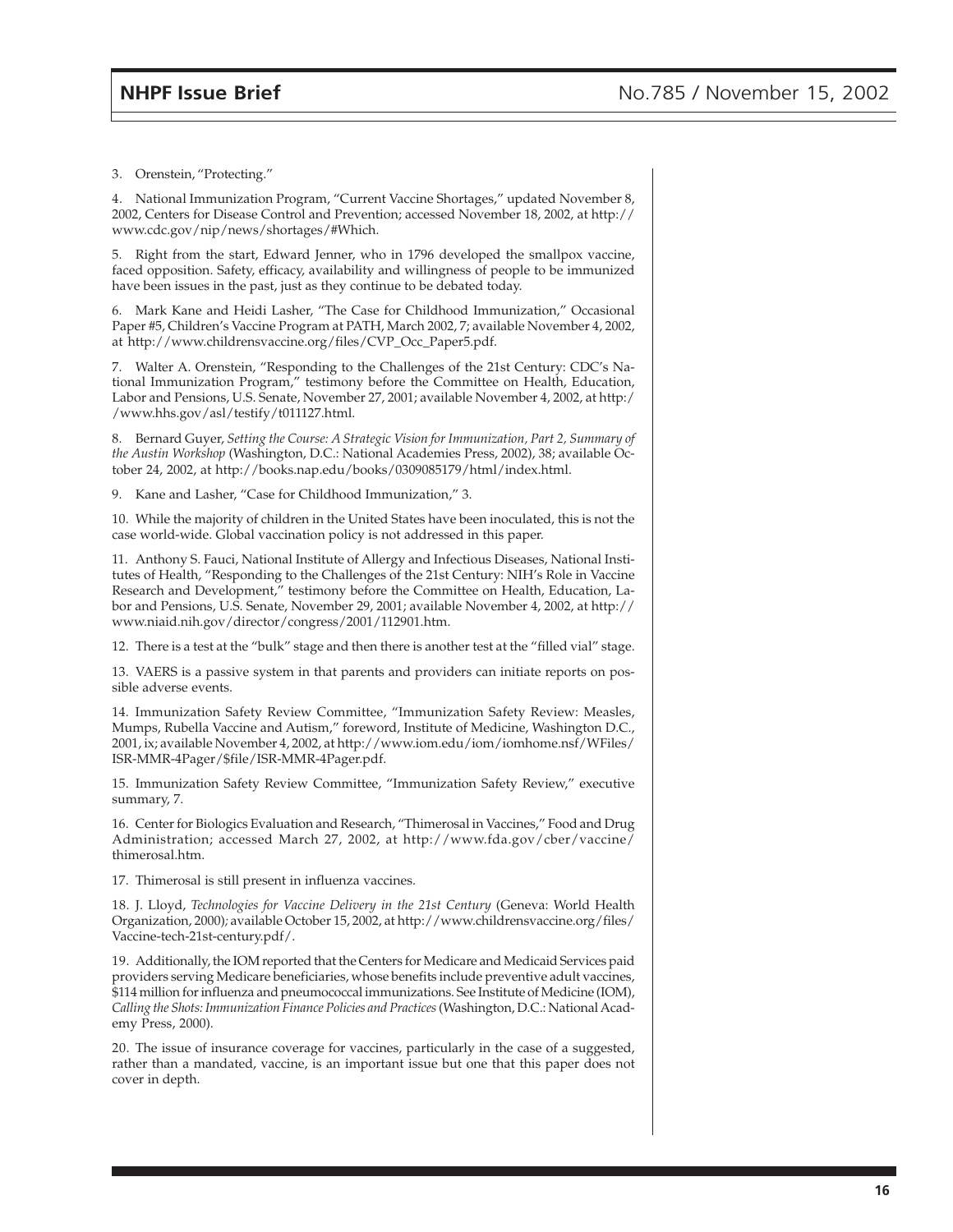21. IOM, *Calling the Shots,* 3.

22. Vic Miller, "Growth in Federal Grants for Immunization," *Federal Funds Information for States,* Issue Brief No. 02-58, November 7, 2002.

23. The National Immunization Survey furnishes annual population-based estimates of provider-verified immunization rates for children aged 19 to 35 months.

24. Charles W. LeBaron et al., "Childhood Vaccination Providers in the United States," American Journal of Public Health, 92, no. 2 (February 2002): 266-270.

25. Rhonda Rowland, "Childhood Vaccines in Short Supply," CNN.com, February 18, 2002; accessed February 18, 2002, at http://www.cnn.com/2002/HEALTH/parenting/02/18/ vaccine.shortages.

26. Registries are "confidential, population-based, computerized information systems that attempt to collect vaccination data about all children within a geographic area. Registries are an important tool to increase and sustain high vaccination coverage by consolidating vaccination records of children from multiple providers, generating reminder and recall vaccination notices for each child, and providing official vaccination forms and vaccination coverage assessments." See National Immunization Program, "What Are Immunization Registries?" Centers for Disease Control and Prevention; available November 4, 2002, at http://www.cdc.gov/nip/registry/ir.htm.

27. Kristine Goodwin, "Childhood Immunizations: States Tackle Costs, Education, Disparities," *NCSL State Health Notes*, 21, no. 335, October 23, 2000; available November 4, 2002, at http://www.ncsl.org/programs/health/childimm.htm.

28. Unlike prescription drugs, vaccines are not typically patented. Despite that, there are no generic vaccine products on the market. The barriers to generic production in the vaccine field are not patents; rather, they are the expertise necessary, the significant capital investment required, the stringent regulatory process, and the unique production challenges.

29. Susan J. Landers, "Vaccine Shortages Frustrate Everyone," *American Medical News,* March 4, 2002.

30. U.S. General Accounting Office (GAO), *Childhood Vaccines: Ensuring an Adequate Supply Poses Continuing Challenges* (GAO-02-987), U.S. General Accounting Office, Washington, D.C., 2002; available November 8, 2002, at http://www.gao.gov/new.items/ d02987.pdf.

31. GAO, *Childhood Vaccines,* 4.

32. Office of Sen. Bill Frist, "Frist Urges Action to Alleviate Nation's Vaccine Shortage," press release, June 24, 2002; available November 4, 2002, at http://frist.senate.gov/press-item.cfm/ hurl/id=184112.

33. American Academy of Pediatrics, *Pediatrician Testifies about Fragile Vaccine Delivery System: Vaccine Shortage Leaves Children Vulnerable to Diseases,* press release, May 12, 2002; available November 4, 2002, at http://www.aap.org/advocacy/washing/vaccine\_supply.htm.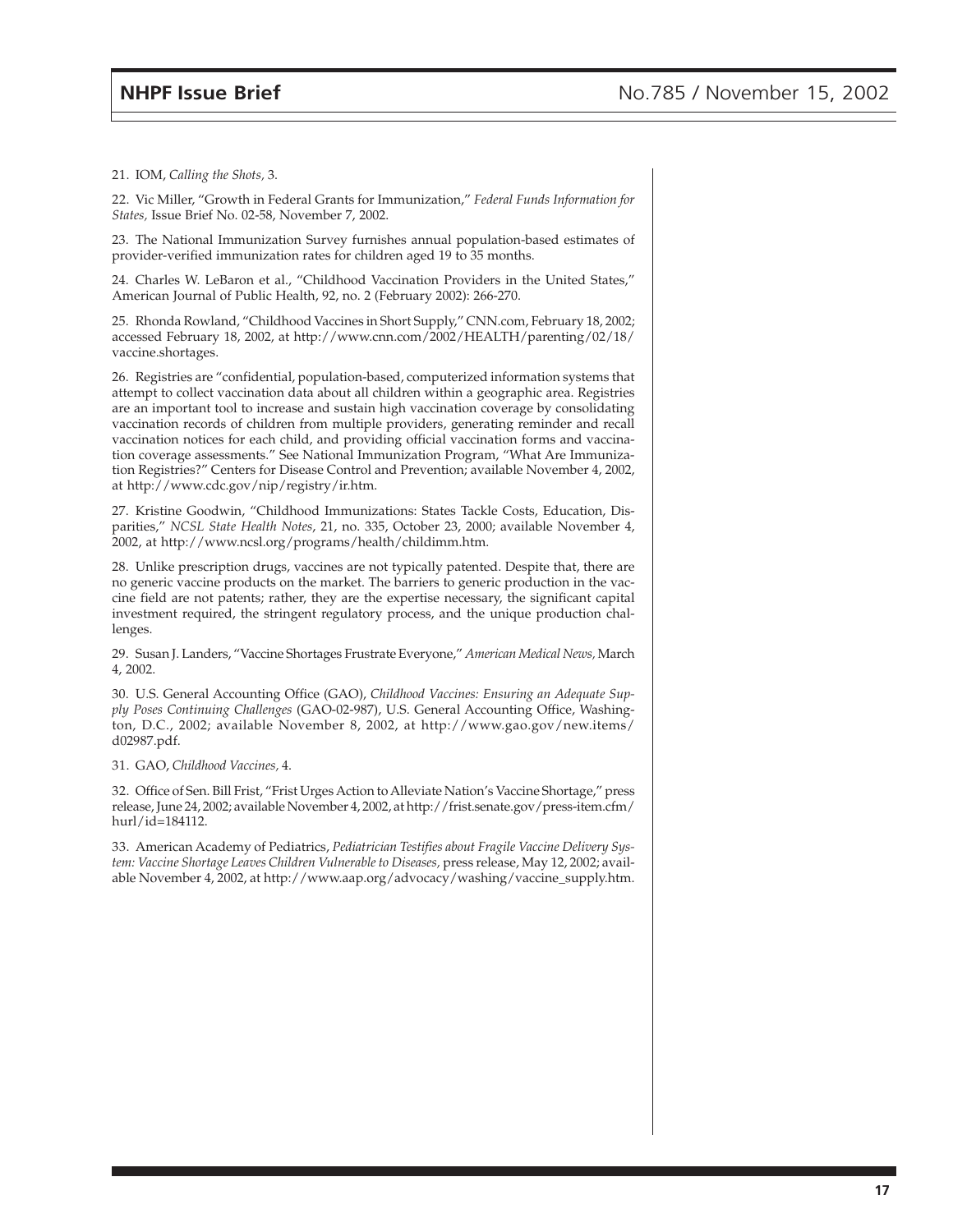### Glossary\*

**Acellular vaccine —** A vaccine containing partial cellular material as opposed to complete cells.

**Active immunity —** The production of antibodies against a specific disease by the immune system. Active immunity can be acquired in two ways, either by contracting the disease or through vaccination. Active immunity is usually permanent, meaning individuals are protected from the disease for the duration of their lives.

**Adjuvant —** A substance (for example, aluminum salt) that is added during production to increase the body's immune response to a vaccine.

**Adverse events —** Undesirable experiences occurring after immunization that may or may not be related to the vaccine.

**Advisory Committee on Immunization Practices (ACIP) —** A panel of 15 experts who make recommendations on the use of vaccines in the United States. The panel is advised on current issues by representatives from the Centers for Disease Control and Prevention, Food and Drug Administration, National Institutes of Health, American Academy of Pediatrics, American Academy of Family Physicians, American Medical Association, and others. The recommendations of the ACIP guide immunization practice at the federal, state, and local level.

**Attenuated vaccine** — A vaccine in which live virus is weakened through chemical or physical processes in order to produce an immune response without causing the severe effects of the disease. Attenuated vaccines currently licensed in the United States include measles, mumps, rubella, polio, yellow fever, and varicella. Also known as live vaccine.

**Booster shots** — Additional doses of a vaccine needed periodically to "boost" the immune system. For example, the tetanus and diphtheria (Td) vaccine which is recommended for adults every ten years.

**Brachial neuritis —** Development of a disease despite a person's having responded to a vaccine.

**Combination vaccine —** Two or more vaccines administered at once in order to reduce the number of shots given. For example, the MMR (measles, mumps, rubella) vaccine.

**Community immunity —** Having a large percentage of the population vaccinated in order to prevent the spread of certain infectious diseases. Even individuals not vaccinated (such as newborns and those with chronic illnesses) are offered some protection because the disease has little opportunity to spread within the community. Also known as herd immunity.

**Conjugate vaccine** — The joining together of two compounds (usually a protein and polysaccharide) to increase a vaccine's effectiveness.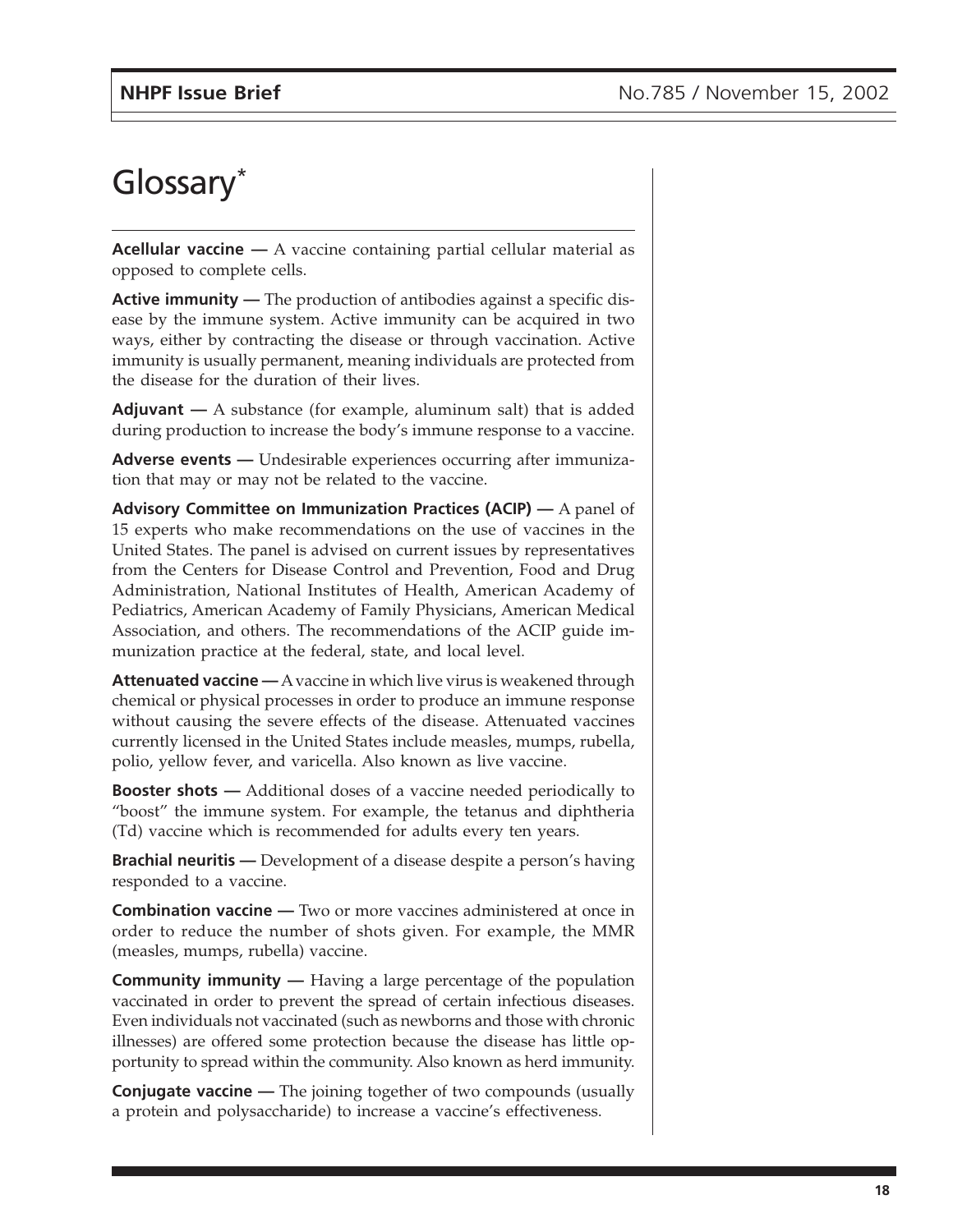**Epidemic** — The occurrence of disease within a specific geographical area or population that is in excess of what is normally expected.

**Etiology** — The cause of.

**Herd immunity —** See *community immunity*.

**Immune system —** The complex system in the body responsible for fighting disease. Its primary function is to identify foreign substances in the body (bacteria, viruses, fungi or parasites) and develop a defense against them. This defense is known as the immune response. It involves production of protein molecules called antibodies to eliminate foreign organisms that invade the body.

**Immunity** — Protection against a disease. There are two types of immunity, passive and active. Immunity is indicated by the presence of antibodies in the blood and can usually be determined with a laboratory test. See *active immunity* and *passive immunity.*

**Immunization —** The process by which a person or animal becomes protected against a disease. This term is often used interchangeably with vaccination or inoculation.

**Inactive vaccine** — A vaccine made from viruses and bacteria that have been killed through physical or chemical processes. These killed organisms cannot cause disease.

**Incubation period —** The time from contact with the infectious agents (bacteria or viruses) to onset of disease.

**Infectious agents —** Organisms capable of spreading disease (for example, bacteria or viruses).

**Investigational vaccine —** A vaccine that has been approved by the Food and Drug Administration (FDA) for use in clinical trials on humans. However, investigational vaccines are still in the testing and evaluation phase and are not licensed for use in the general public.

**Live vaccine —** See *attenuated vaccine.*

**Microbes —** Tiny organisms (including viruses and bacteria) that can be seen only with a microscope.

**Outbreak** — Sudden appearance of a disease in a specific geographic area (such as a neighborhood or community) or population (for example, adolescents).

**Pandemic —** An epidemic occurring over a very large area.

**Passive immunity** — Protection against disease through antibodies produced by another human being or animal. Passive immunity is effective, but protection is generally limited and diminishes over time (usually a few weeks or months). For example, the maternal antibodies are passed to the infant prior to birth. These antibodies temporarily protect the baby for the first 4 to 6 months of life.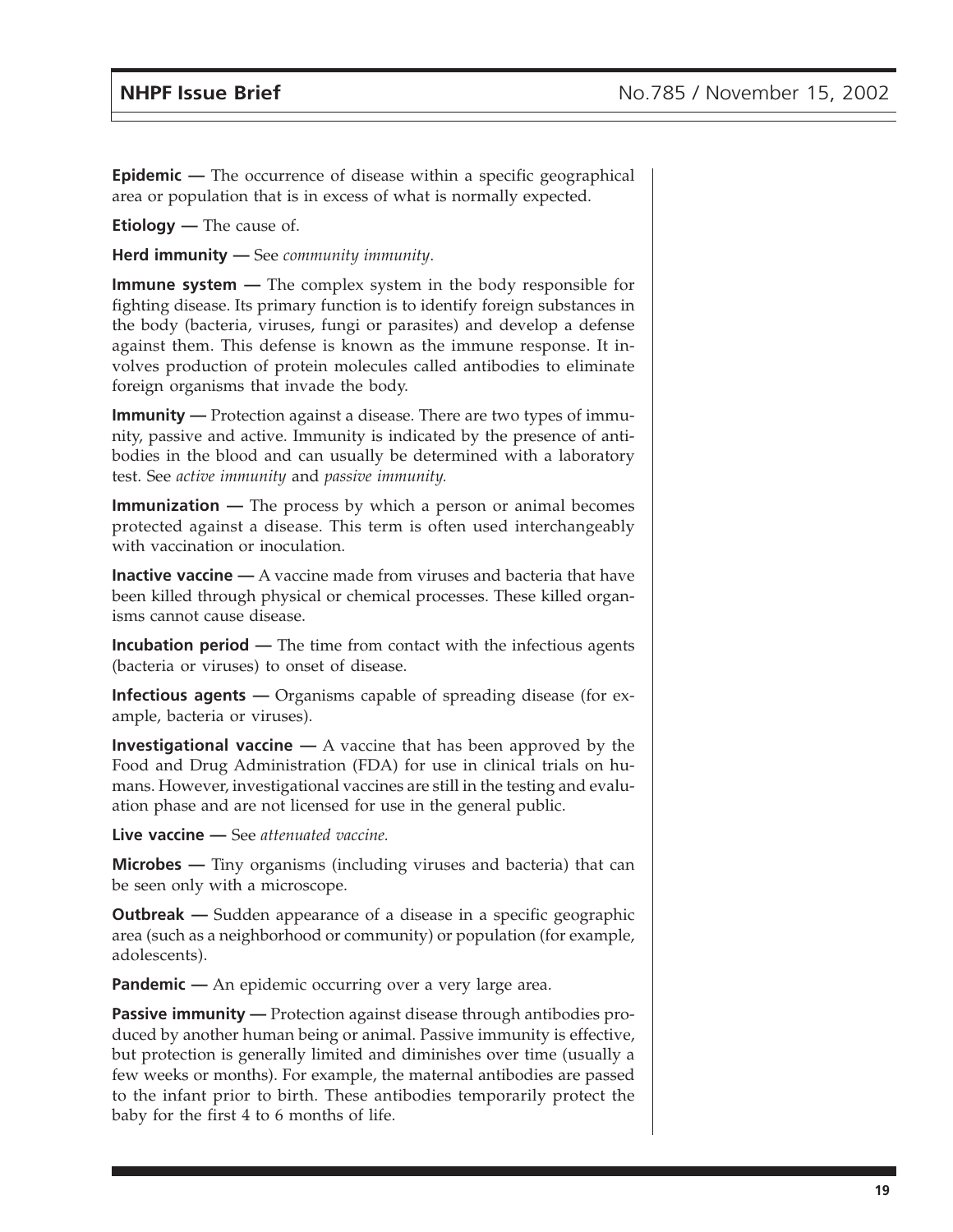**Pathogens** — Organisms (for example, bacteria, viruses, parasites, and fungi) that cause disease in human beings.

**Prevalence** — The number of disease cases (new and existing) within a population over a given time period.

**Quarantine —** The isolation of a person or animal who has or is suspected of having a disease, in order to prevent further spread of the disease.

**Smallpox** — An acute, highly infectious, often fatal disease caused by a poxvirus and characterized by high fever and aches with subsequent widespread eruption of pimples that blister, produce pus, and form pock marks, also called varioles.

**Strain** — A specific version of an organism. Many diseases, including HIV/AIDS and hepatitis, have multiple strains.

**Vaccination —** Injection of a killed or weakened infectious organism in order to prevent the disease.

**Vaccine —** A product that produces immunity, therefore protecting the body from the disease. Vaccines are administered through needle injections, by mouth, and by aerosol.

**Vaccine Adverse Event Reporting System (VAERS) —** A database managed by the Centers for Disease Control and Prevention and the Food and Drug Administration. VAERS provides a mechanism for the collection and analysis of adverse events associated with vaccines currently licensed in the United States. Reports to VAERS can be made by the vaccine manufacturer, recipient, recipient's parent/guardian, or health care provider. For more information on VAERS call (800) 822-7967.

**Vaccine Safety Datalink Project (VSD) —** In order to increase knowledge about vaccine adverse events, the Centers for Disease Control and Prevention have formed partnerships with eight large health maintenance organizations (HMOs) to continually evaluate vaccine safety. The project contains data on more than 6 million people. Medical records are monitored for potential adverse events following immunization. The VSD project allows for planned vaccine safety studies as well as timely investigations of a hypothesis.

**Waning immunity —** The loss of protective antibodies over time.

*<sup>\*</sup>Adapted from "Glossary," National Immunization Program, Centers for Disease Control and Prevention, http://www.cdc.gov/nip/webuti/terms/glossary.htm.*